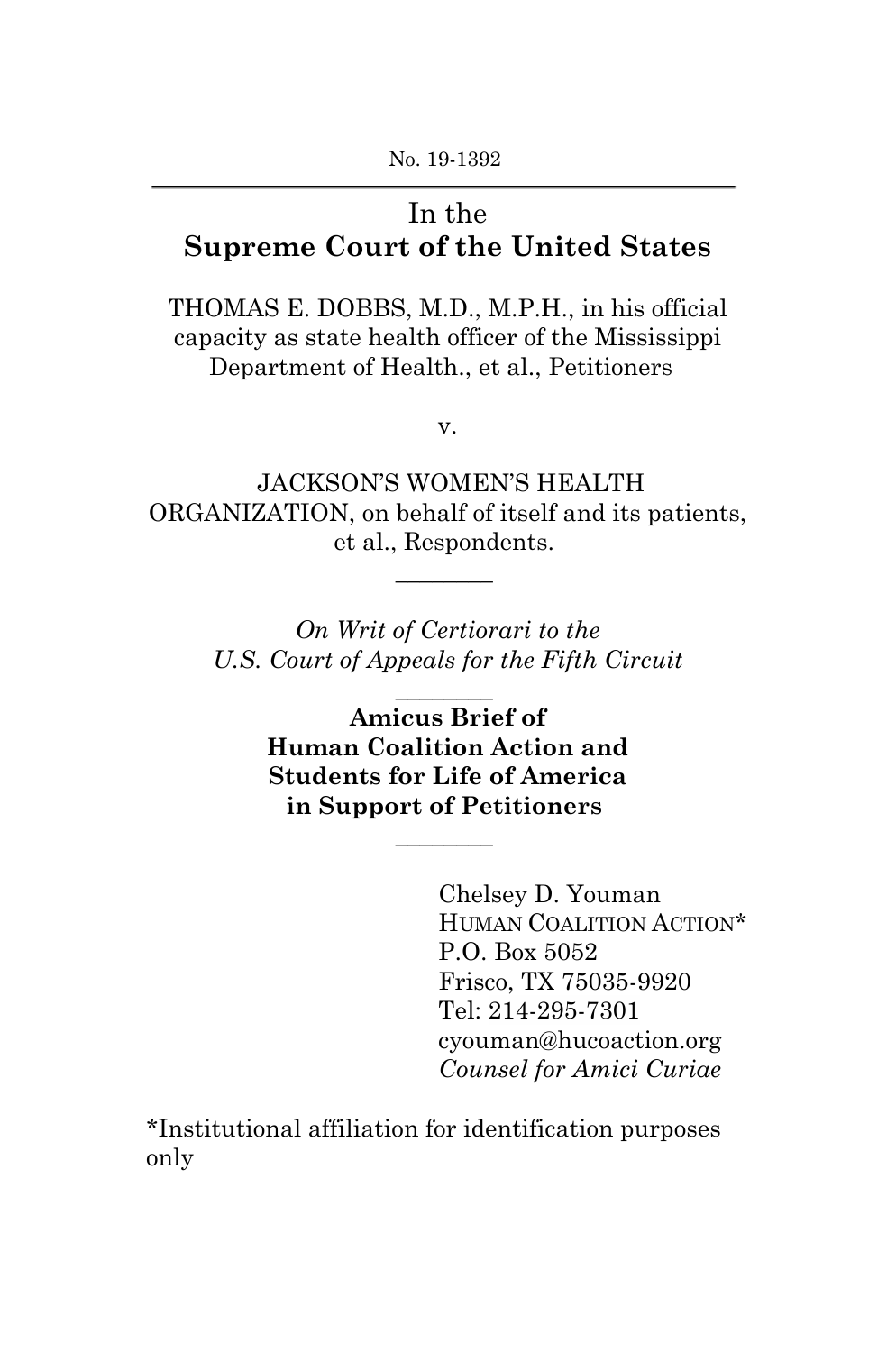# **TABLE OF CONTENTS**

| Ι.  | The Supreme Court's venerable duty to<br>faithfully uphold the Constitution requires<br>abrogating errant precedents, rather               |
|-----|--------------------------------------------------------------------------------------------------------------------------------------------|
| II. | Roe v. Wade and Planned Parenthood of<br>Southeastern Pennsylvania v. Casey<br>categorically fall under the weakest echelon of             |
|     | III. Developments have eroded the Court's<br>assumptions and the decisions which rested on<br>them—the considerable cost to following them |
| А.  | Scientific and technological developments in the<br>last 50 years reveal Roe and Casey's<br>fundamental error, warranting full             |
| В.  | Roe and Casey initiated considerable undesirable<br>consequences in all facets of society, unmasking                                       |
| 1.  | Abortion's human death toll causes<br>unsustainable population decline18                                                                   |
| ii. | Abortion continues to fulfill eugenicists' goals by<br>eliminating disproportional amounts of minority                                     |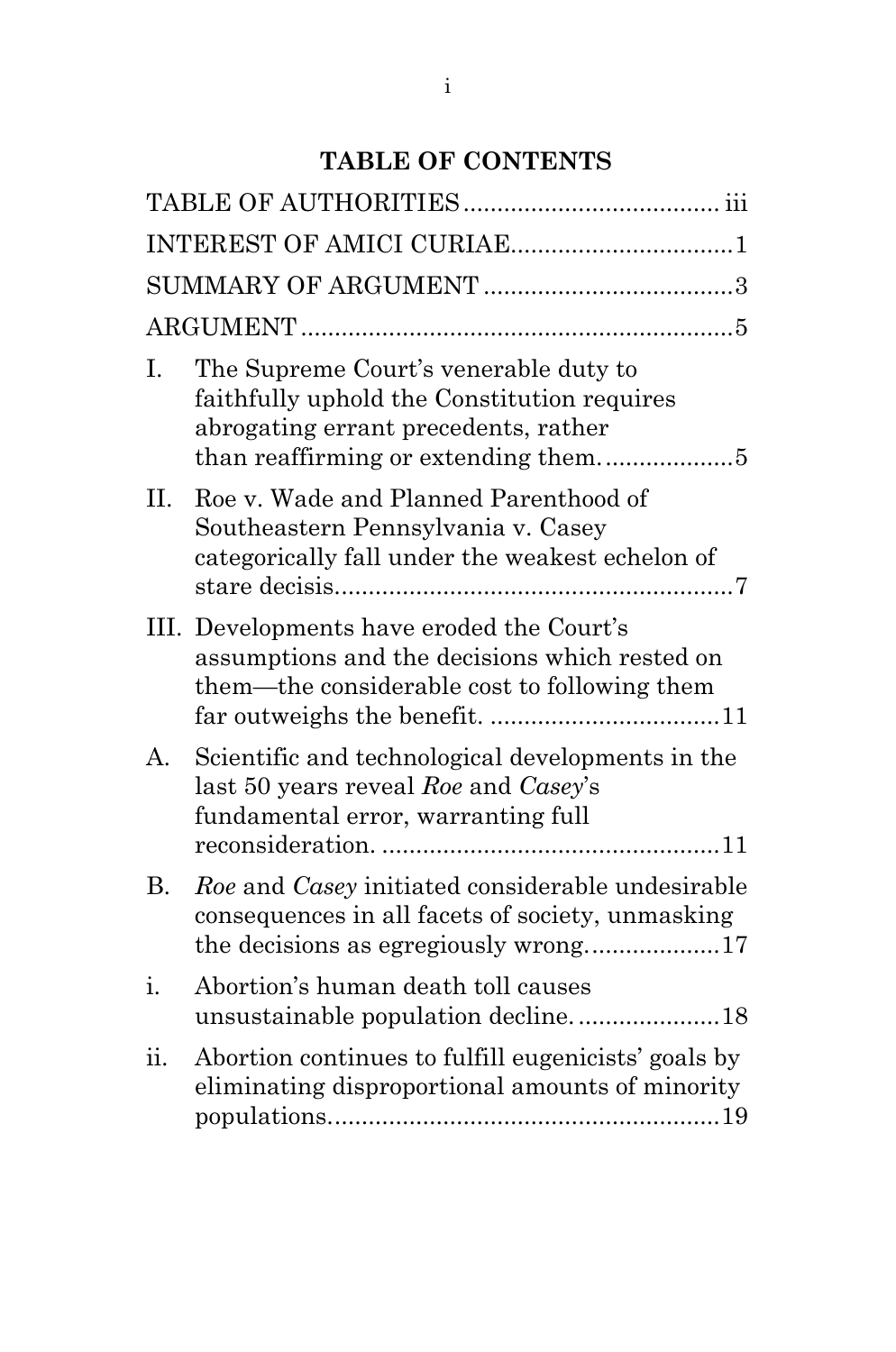|             | iii. Abortion is fraught with abuse by criminal                                                                                                 |
|-------------|-------------------------------------------------------------------------------------------------------------------------------------------------|
| iv.         | The unregulated abortion industry benefits from<br>exemptions not provided to others, leading to<br>continual scandal, malpractice, and abuse21 |
| $V_{\rm A}$ | Abortion commodifies humans—pregnant<br>mothers and their unborn children. 23                                                                   |
| vi.         | Continued fidelity to Roe and Casey is<br>extraordinarily disruptive to a functioning and                                                       |
| C.          | Purported reliance interests on abortion are                                                                                                    |
|             |                                                                                                                                                 |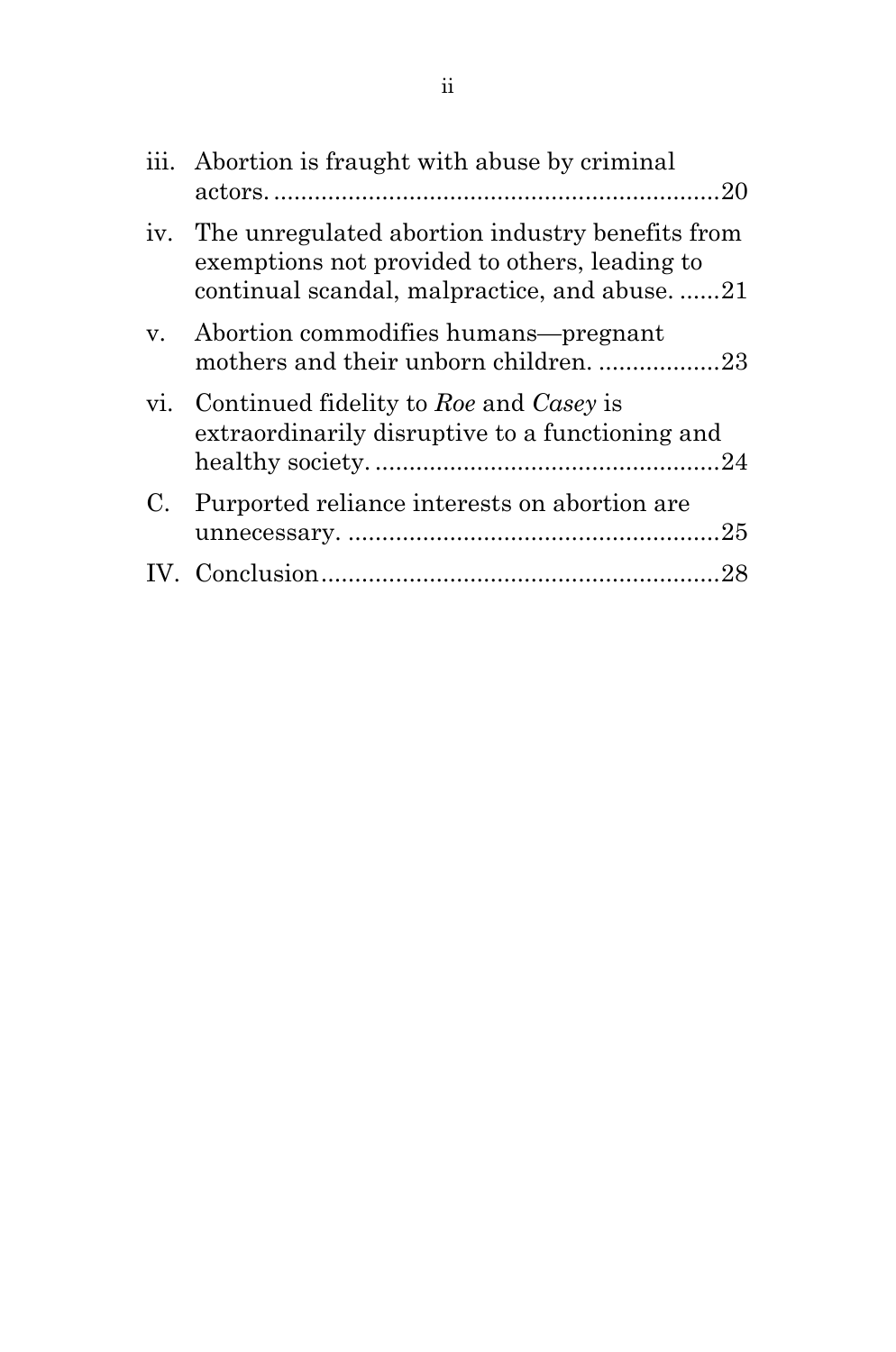# **TABLE OF AUTHORITIES**

# **Cases**

| Adkins v. Children's Hospital of D. C., 261 U.S. 525, |
|-------------------------------------------------------|
| overruled by West Coast Hotel Co. v. Parrish, 300     |
|                                                       |
|                                                       |
| Akron v. Akron Center for Reproductive Health, Inc.,  |
|                                                       |
|                                                       |
| Box v. Planned Parenthood of Indiana & Kentucky,      |
|                                                       |
| Brown v. Board of Education, 347 U.S. 483 (1954)  5   |
| Citizens United v. Fed. Election Comm'n, 558 U.S.     |
|                                                       |
|                                                       |
|                                                       |
| Franchise Tax Bd. of California v. Hyatt, 139 S. Ct.  |
|                                                       |
| Gonzales v. Carhart, 550 U.S. 124 (2007)12            |
| Janus v. State, County, and Municipal Employees,      |
|                                                       |
|                                                       |
| Korematsu v. United States, 323 U.S. 214 (1944) 11    |
| McDonald v. Chicago, 561 U.S. 742, S.Ct. 3020         |
| $(2010)$                                              |
| Nevada v. Hall, 440 U.S. 410 (1979)11, 18             |
| Olmstead v. United States, 277 U.S. 438 (1928) 5      |
|                                                       |
|                                                       |
| Planned Parenthood of Southeastern Pennsylvania v.    |
|                                                       |
| Plessy v. Ferguson, 163 U.S. 537 (1896) 5, 11         |
| Ramos v. Louisiana, 140 S. Ct. 1390 (2020)7, 11, 18,  |
| 28                                                    |
|                                                       |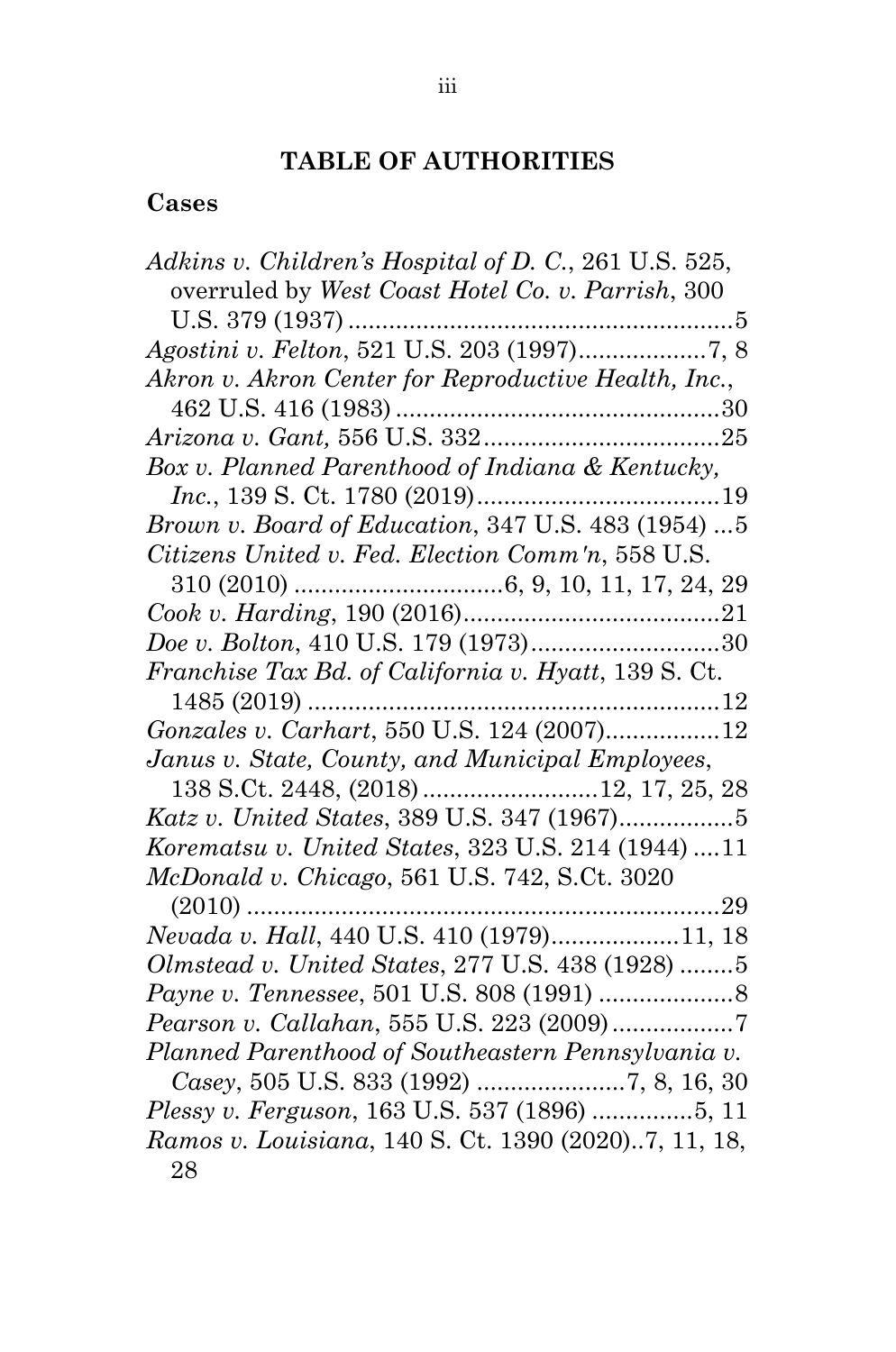*Roe v. Wade*, 410 U.S. 113 (1973)..........................8, 16 *Thornburgh v. American College of Obstetricians and Gynecologists*, 476 U.S. 747 (1986)........................30 *United States v. Gaudin*, 515 U.S. 506, (1995)..12, 17, 25

*United States v. Morrison*, 529 U.S. 598 (2000).........9 United States v. Scott*,* 437 U.S. 82 (1978) .................5 *Vasquez v. Hillery*, 474 U.S. 254 (1986)....................30 *Washington v. Glucksburg*, 521 U.S. 702 (1997)........8 *Webster v. Reprod. Health Servs.*, 492 U.S. 490 (1989) .............................................................................8, 30 *West Coast Hotel Co. v. Parrish*, 300 U.S. (1937).......5

#### **Statutes**

|--|--|--|

### **Other Authorities**

| Anderson, Ericka, Greater Level of Desperation: As     |
|--------------------------------------------------------|
| COVID-19 Rages, Pregnancy Centers See Surge in         |
| Demand, USA Today, available at                        |
| https://www.usatoday.com/story/opinion/2020/08/0       |
| 9/covid-19-creates-desperation-women-turn-             |
| pregnancy-centers-column/3316935001/ (current as       |
| 26                                                     |
| Bambrick, Gerard, Developing Maternal Liability        |
| <i>Standards for Prenatal Injury, 61 ST. JOHNS LAW</i> |
| .15                                                    |
| Bachiochi, Erika, The Cost of "Choice": Women          |
| Evaluate the Impact of Abortion, 63–102                |
| 21                                                     |
| Beck, Randy, <i>Prioritizing Abortion Access over</i>  |
| Abortion Safety in Pennsylvania, 8 U. ST. THOMAS       |
| J.L. & PUB. POL'Y 33, 40-41 (2013)  21                 |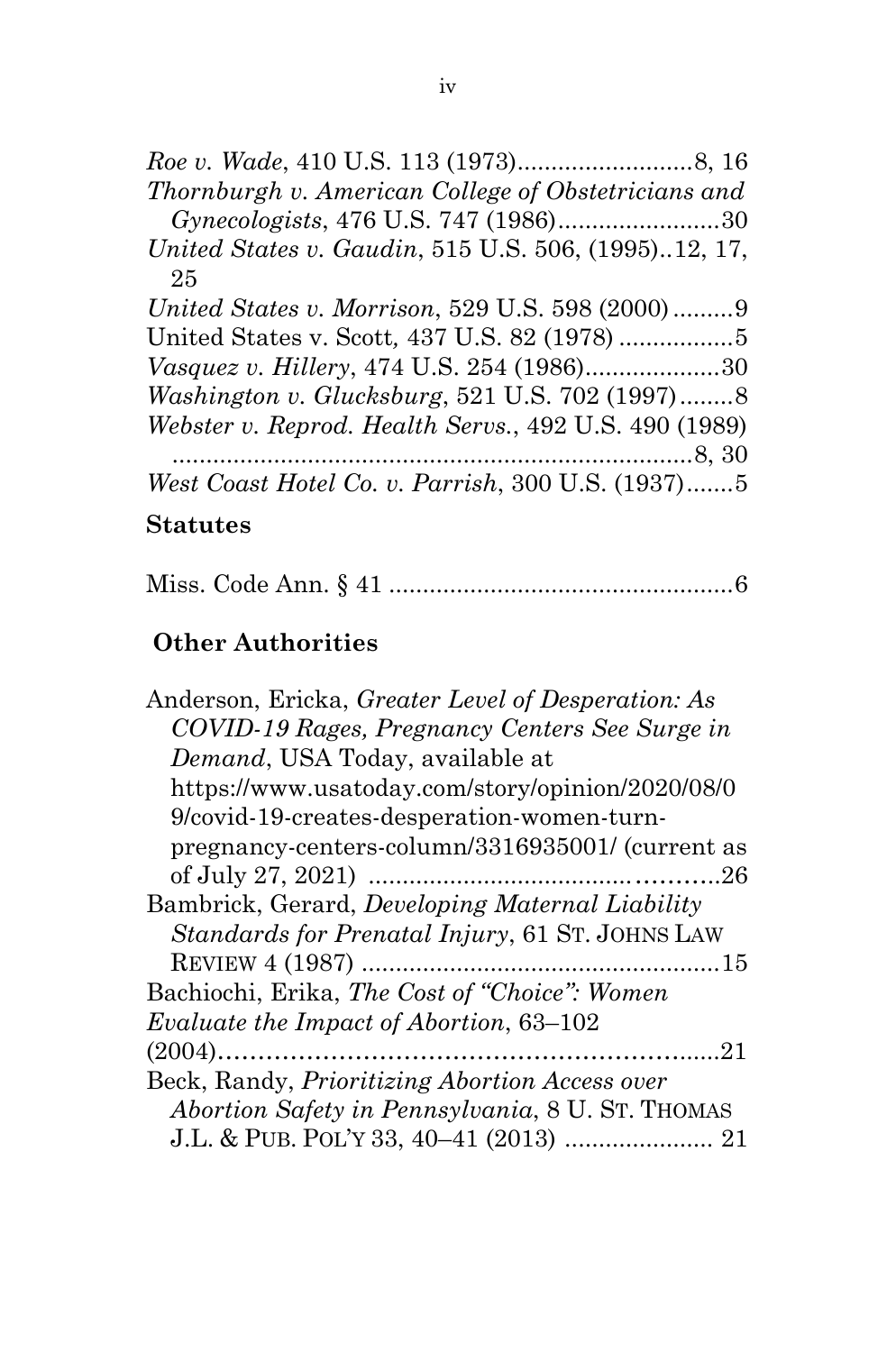Forsythe, Clarke D., *The Medical Assumption at the Foundation of Roe v. Wade and Its Implications for Women's Health*..........................................................71 Center for Disease Control, *Abortion Surveillance – United States, 2018*, available at https://www.cdc.gov/mmwr/volumes/69/ss/ss6907a1 .htm (current as of July 27, 2021) ..................27, 30 The Center for Medical Progress, *Fetal Experimentation at the University of Pittsburgh and Planned Parenthood*, available at www.centerformedicalprogress.org/humancapital/fetal-experimentation-at-the-university-ofpittsburgh-and-planned-parenthood (current as of July 27, 2021) ........................................................23 The Center for Medical Progress, *Fetal Trafficking Under Oath*, available at www.centerformedicalprogress.org/fetaltrafficking-under-oath (current as of July 27, 2021) ................................................................................ 23 Charlotte Lozier Institute, *Pro-Life Pregnancy Centers Served 2 Million People with Essential Medical, Education and Support Services in 2019*, available at https://lozierinstitute.org/pro-lifepregnancy-centers-served-2-million-people-withessential-medical-education-and-support-servicesin-2019/ (current as of July 27, 2021) ................. 26 Clark D. Forsythe & Bradley N. Kehr, *A Road Map Through the Supreme Court's Back Alley*, 57 VILL. L. REV. 45, 65–70 (2012) .......................................22 Clarke D. Forsythe & Stephen B. Presser, *The Tragic Failure of Roe v. Wade: Why Abortion Should Be Returned to the States*, 10 TEX. REV. L. & POL'Y at 100 (2005)....................................................................20, 23 Condic, Ph.D., Maureen L., *When Does Human Life Begin? The Scientific Evidence and the*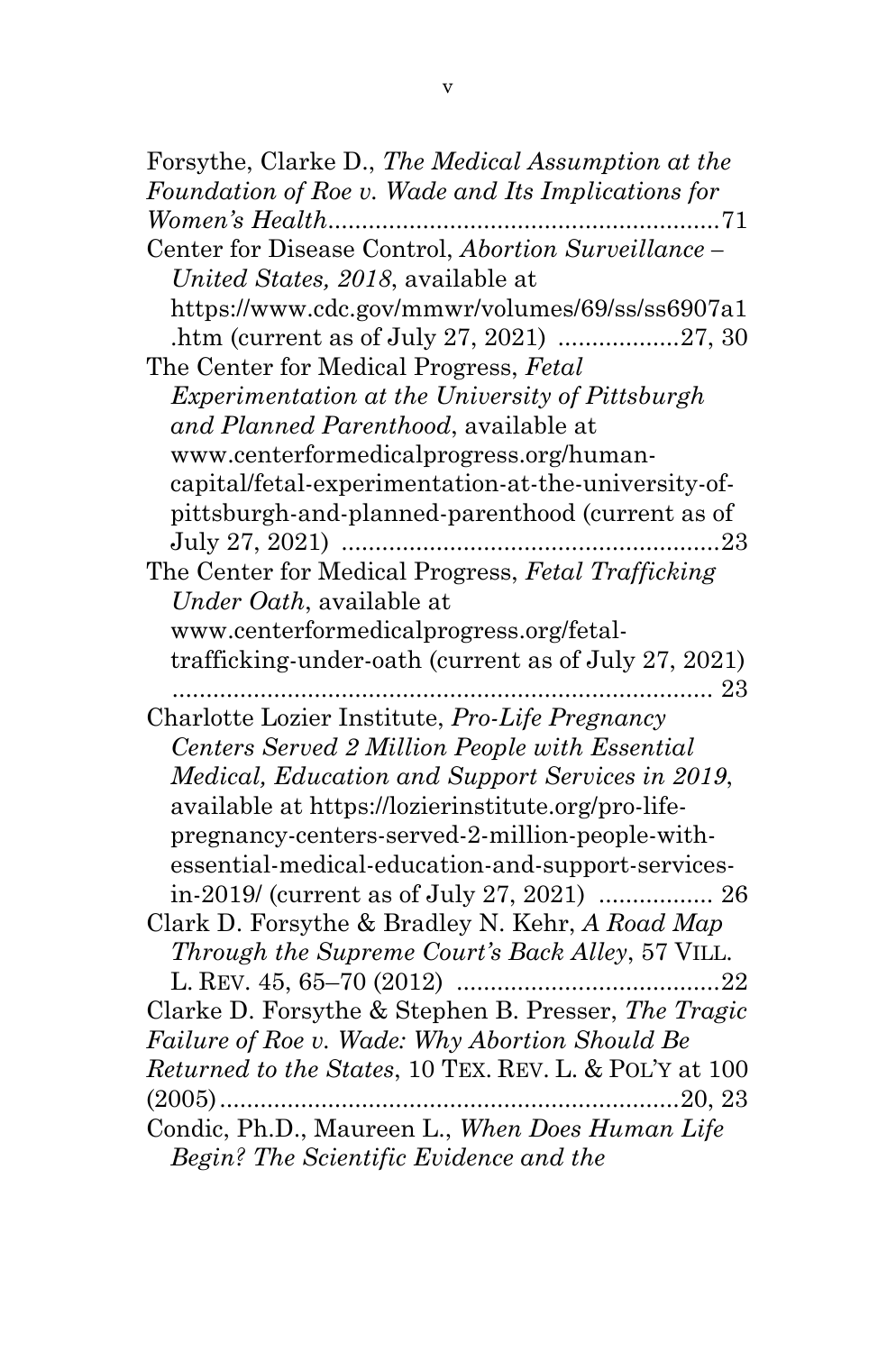*Terminology Revisited*, 8 U. ST. THOMAS J. L. & PUB. POL'Y. 44 (2013) .............................................12 Congressional Policy Report, *The Effects of Abortion on the Black Community*, available at https://docs.house.gov/meetings/JU/JU10/20171101 /106562/HHRG-115-JU10-Wstate-ParkerS-20171101-SD001.pdf .............................................19 Congressional Findings, available at https://docs.house.gov/meetings/JU/JU10/20171101 /106562/HHRG-115-JU10-Wstate-ParkerS-20171101-SD001.pdf (current as of July 27, 2021) .................................................................................20 Douglas, William O., *Stare Decisis*, 49 COLUM. L. REV. 735, 736 (1949) ................................................5 The Elliot Institute, *Forced Abortion in America* (2014) .....................................................................20 Gary L. Reback, Note, Fetal Experimentation: Moral, Legal and Medical Implications, 26 STAN. L.REV. 1191 (1974) ....................................................................................23 Gonzalez, Jose L., *The Legitimization of Fetal Tissue Transplantation Research Under Roe v. Wade*, 34 CREIGHTON L. REV. 895 (2001) ..............................23 Hartnett, Edward A., *A Matter of Judgment, Not a Matter of Opinion*, 74 N.Y.U. L. REV. 123, 146–59 (1999) .......................................................................6 Jacobs, S. A., *Biologists' Consensus on 'When Life Begins'*, U. OF C. DEP'T OF COMP. HUMAN DEVELOP. (2018) ...............................................................13, 16 John O. McGinnis & Michael B. Rappaport, *Reconciling Originalism and Precedent*, 103 NW. U. L. REV. 803, 836–38 (2009)........................................17 Jose L. Gonzalez, The Legitimization of Fetal Tissue Transplantation Research Under Roe v. Wade, 34 CREIGHTON L. REV. 895 (2001).............................23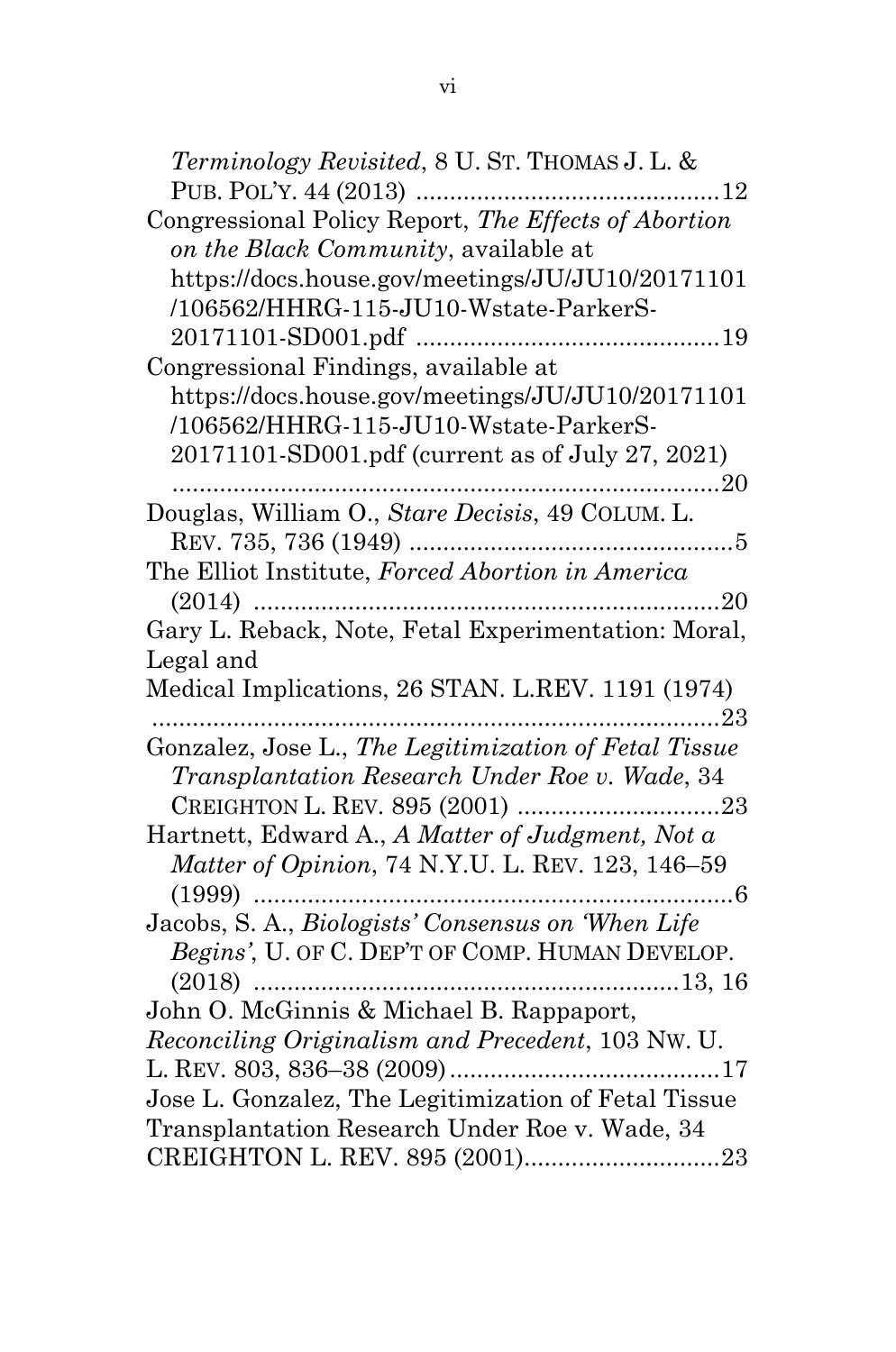| Human: Clinically Oriented Embryology, 7th ed.,                                                                                                                                                                                                              |
|--------------------------------------------------------------------------------------------------------------------------------------------------------------------------------------------------------------------------------------------------------------|
| Philadelphia: Saunders, 216 (2003)                                                                                                                                                                                                                           |
| Kessler, Glenn, Planned Parenthood's False Stat:                                                                                                                                                                                                             |
| "Thousands' of Women Died Every Year before Roe,                                                                                                                                                                                                             |
| Washington Post, 29 May 2019, available at                                                                                                                                                                                                                   |
| www.washingtonpost.com/politics/2019/05/29/plan                                                                                                                                                                                                              |
| ned-parenthoods-false-stat-thousands-women-died-                                                                                                                                                                                                             |
| every-year-before-roe<br>$\dots 22$                                                                                                                                                                                                                          |
| Laura J. Lederer and Christopher A. Wetzel, The                                                                                                                                                                                                              |
| Health Consequences of Sex Trafficking and Their                                                                                                                                                                                                             |
| Implications for Identifying Victims in Healthcare                                                                                                                                                                                                           |
| Facilities, 23 THE ANNALS OF HEALTH LAW 1 (2014)                                                                                                                                                                                                             |
|                                                                                                                                                                                                                                                              |
| Liberty University, The Genetic Code, available at                                                                                                                                                                                                           |
| www.liberty.edu/courseapps/book/psychology-                                                                                                                                                                                                                  |
| 201/module-1/section-3-title/article-title-1.                                                                                                                                                                                                                |
| Accessed 26 July 2021; PCS344 - (current as of                                                                                                                                                                                                               |
| July 27, 2021); Principles and Choices, When Does                                                                                                                                                                                                            |
| <i>Human Life Begin?</i> , available at                                                                                                                                                                                                                      |
| www.principlesandchoices.com/quick-code-                                                                                                                                                                                                                     |
| library/ $pcs344$ (current as of July 27, 2021)<br>14                                                                                                                                                                                                        |
| Malcolm Nicolson & John Fleming, Imaging and                                                                                                                                                                                                                 |
| Imagining The Fetus: The Development of Obstetric                                                                                                                                                                                                            |
|                                                                                                                                                                                                                                                              |
| National Conference of State Legislatures, State                                                                                                                                                                                                             |
| Laws on Fetal Homicide and Penalty-Enhancement                                                                                                                                                                                                               |
|                                                                                                                                                                                                                                                              |
|                                                                                                                                                                                                                                                              |
|                                                                                                                                                                                                                                                              |
|                                                                                                                                                                                                                                                              |
|                                                                                                                                                                                                                                                              |
|                                                                                                                                                                                                                                                              |
| available at                                                                                                                                                                                                                                                 |
| for Crimes Against Pregnant Women, available at<br>www.ncsl.org/research/health/fetal-homicide-state-<br>laws.aspx (current as of July 27, 2021) 14, 15<br>Nelson, Dean, Why Black Leaders are Demanding<br>Planned Parenthood Publicly Disavow its Founder, |

0/09/19/why-black-leaders-are-demanding-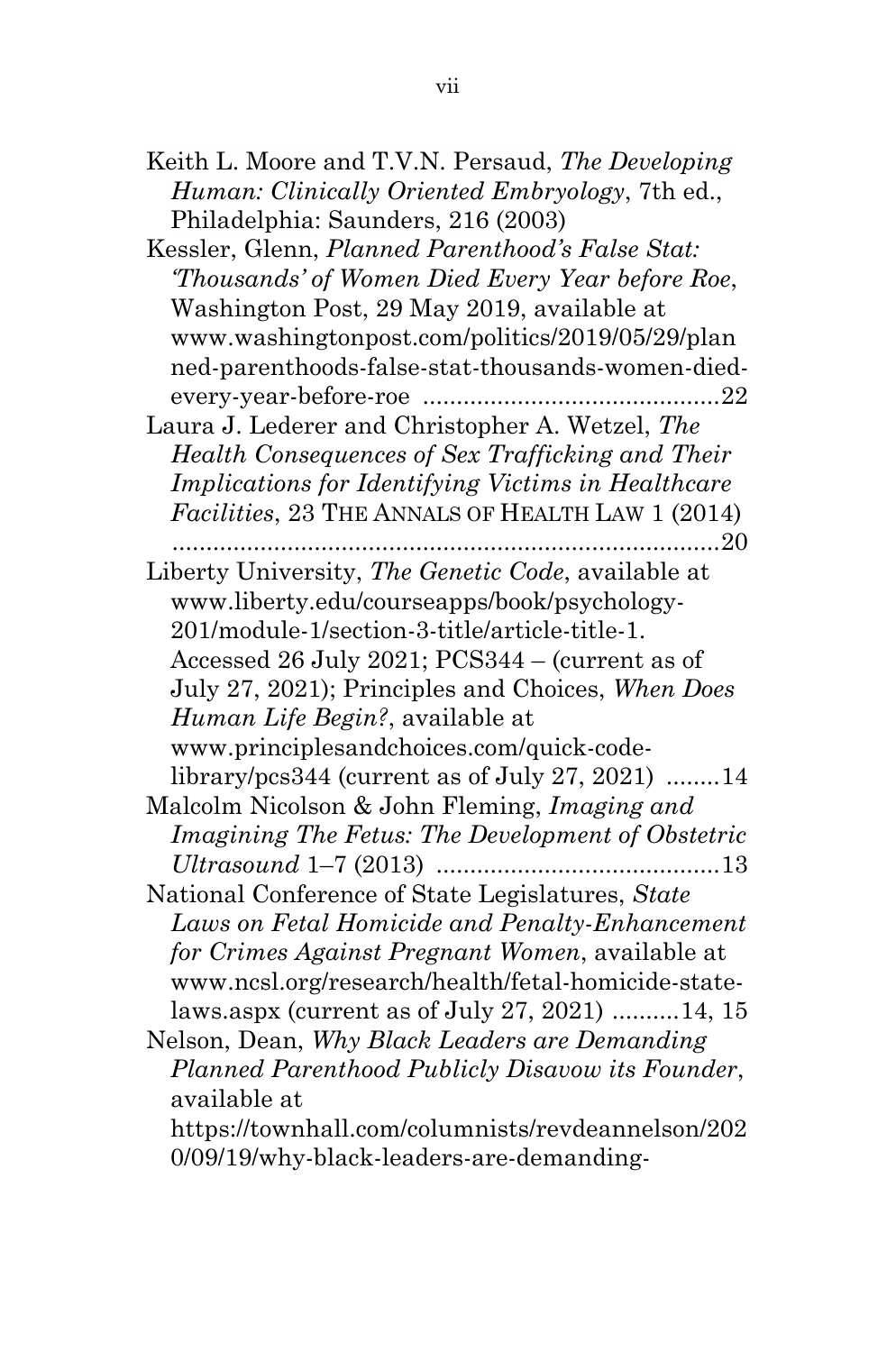| planned-parenthood-publicly-disavow-its-founder-<br>. 19                             |
|--------------------------------------------------------------------------------------|
| Rachel K. Jones & Jenna Jerman, Abortion Incidence                                   |
| and Service Availability in the United States, 49                                    |
| PERSP. ON SEX. & REPROD. HEALTH 17, 20 (2017)                                        |
| ("This is the lowest rate since abortion was                                         |
|                                                                                      |
| Reback, Gary L., Fetal Experimentation: Moral,                                       |
| Legal and Medical Implications, 26 STAN. L. REV.                                     |
|                                                                                      |
| Shah, Mamta K., Inconsistencies in the Legal Status                                  |
| of an Unborn Child: Recognition of a Fetus as                                        |
| Potential Life, 29 HOFSTRA LAW REVIEW 3, 93.1-                                       |
| 16                                                                                   |
| Smolin, David M., Cultural and Technological                                         |
| Obstacles to the Mainstreaming of Abortion, 13 ST.                                   |
|                                                                                      |
| Steven G. Calabresi, The Tradition of the Written                                    |
| Constitution:                                                                        |
| Text, Precedent, and Burke, 57 ALA. L. REV. 635                                      |
| .6<br>.                                                                              |
| U.S. Dep't of HHS Children's Bureau, Child Welfare                                   |
| Information Gateway, infant safe haven laws                                          |
| . 27                                                                                 |
| Washington Examiner, Judges Show Their Concern                                       |
| for Women by Letting Abortionists Operate                                            |
| Unregulated and Unlicensed, (11 June 2019),                                          |
|                                                                                      |
| WASH. & LEE L. REV. 827, 852-69 (2014) 21<br>Wilkin, Douglas, and Niamh Gray-Wilson, |
| <i>Characteristics of Life</i> , CK-12 Foundation,                                   |
| available at www.ck12.org/biology/characteristics-                                   |
| of-life/lesson/characteristics-of-life-advanced-bio-                                 |
| adv/ (current as of July 27, 2021) 13                                                |
|                                                                                      |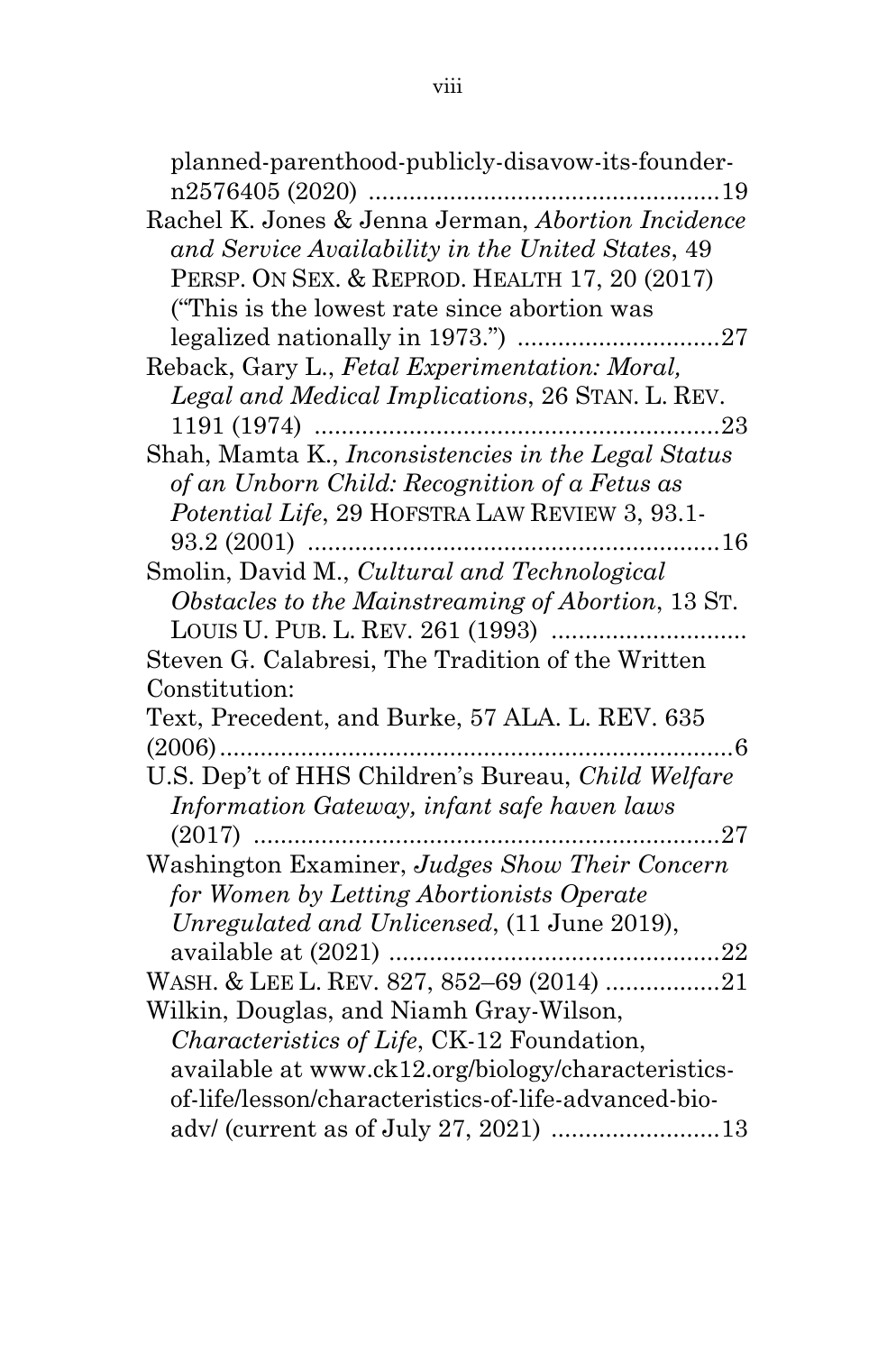#### **INTEREST OF AMICI CURIAE1**

Students for Life of America ("SFLA") is the nation's largest pro-life, youth organization that uniquely represents the generation most targeted for abortion. SFLA, a  $501(c)(3)$  charity, exists to recruit, train, and mobilize the Pro-Life Generation to abolish abortion and provide policy, legal, and community support for women and their children, born and preborn. Headquartered in Fredericksburg, VA, SFLA has more than 1,250 student groups with thousands of members on middle, high school, college, university, medical and law school campuses in all 50 states. The organization was founded in 1977 as a student-run organization, but in 2005 it was launched as a fulltime operation and now has a nationwide network of staff and volunteers, including more than 127,000 pro-life advocates trained by SFLA.

SFLA trains and equips pro-life advocates for the purpose of changing the culture and passing pro-life legislation—missions made more difficult by the impossibility of knowing how different courts may interpret the law and precedent. A legal prejudice in favor of abortion prevents women from having access to all the information about how abortion harms women and preborn children and what services and support can be made available to them. SFLA and its members are uniquely harmed as the generation most

<sup>&</sup>lt;sup>1</sup> All parties were given timely notice of and have consented to the filing of this *amicus curiae* brief pursuant to S. Ct. R. 37.3(a). Pursuant to Rule 37.6 of the Rules of this Court, *amicus* states that no counsel for any party authored this brief in whole or part, and no person or entity, other than *amicus* and its counsel, made a monetary contribution intended to fund the preparation or submission of this brief.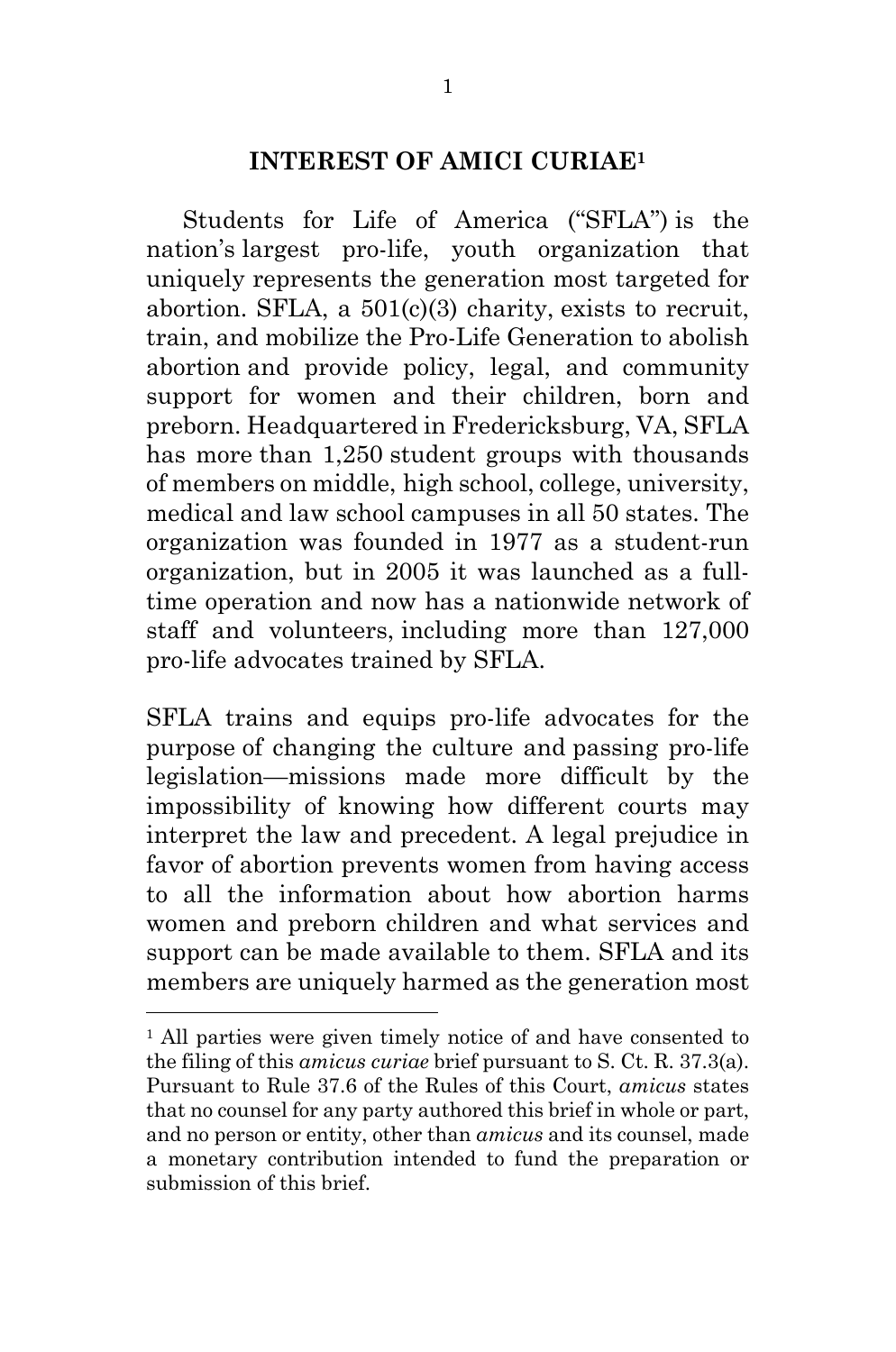targeted for abortion. SFLA thus works to overcome the bias in favor of abortion in critical social institutions, including the courts. As an organization made up primarily of women, many who are working mothers, the mission to build up each generation of women to succeed at home and at work is undermined by misogynist presuppositions—including statements in court findings—that abortion contributes to women's prosperity. The current legal environment of abortion, polluted with false information and roadblocks to advocacy, creates a daily obstacle to the work of SFLA.

Students for Life has previously submitted amicus briefs in: CHIKE UZUEGBUNAM, ET AL., Petitioners, v. STANLEY C. PRECZEWSKI, ET AL., No. 19-968; WHOLE WOMAN'S HEALTH, ET AL., PETITIONERS v. JOHN HELLERSTEDT, M.D., COMMISSIONER OF THE TEXAS DEPARTMENT OF STATE HEALTH SERVICES, ET AL., RESPONDENTS, No. 15-274; VERONICA PRICE, et al., Petitioners v. City of Chicago, Illinois, et al., No. 18-1516. STATE OF FLORIDA, by and through Attorney General Pam Bondi, et al., Plaintiffs-Appellees / Cross-Appellants, v. UNITED STATES DEPARTMENT OF HEALTH AND HUMAN SERVICES, et al., Defendants-Appellants / Cross-Appellees, Nos. 11-11021 & 11067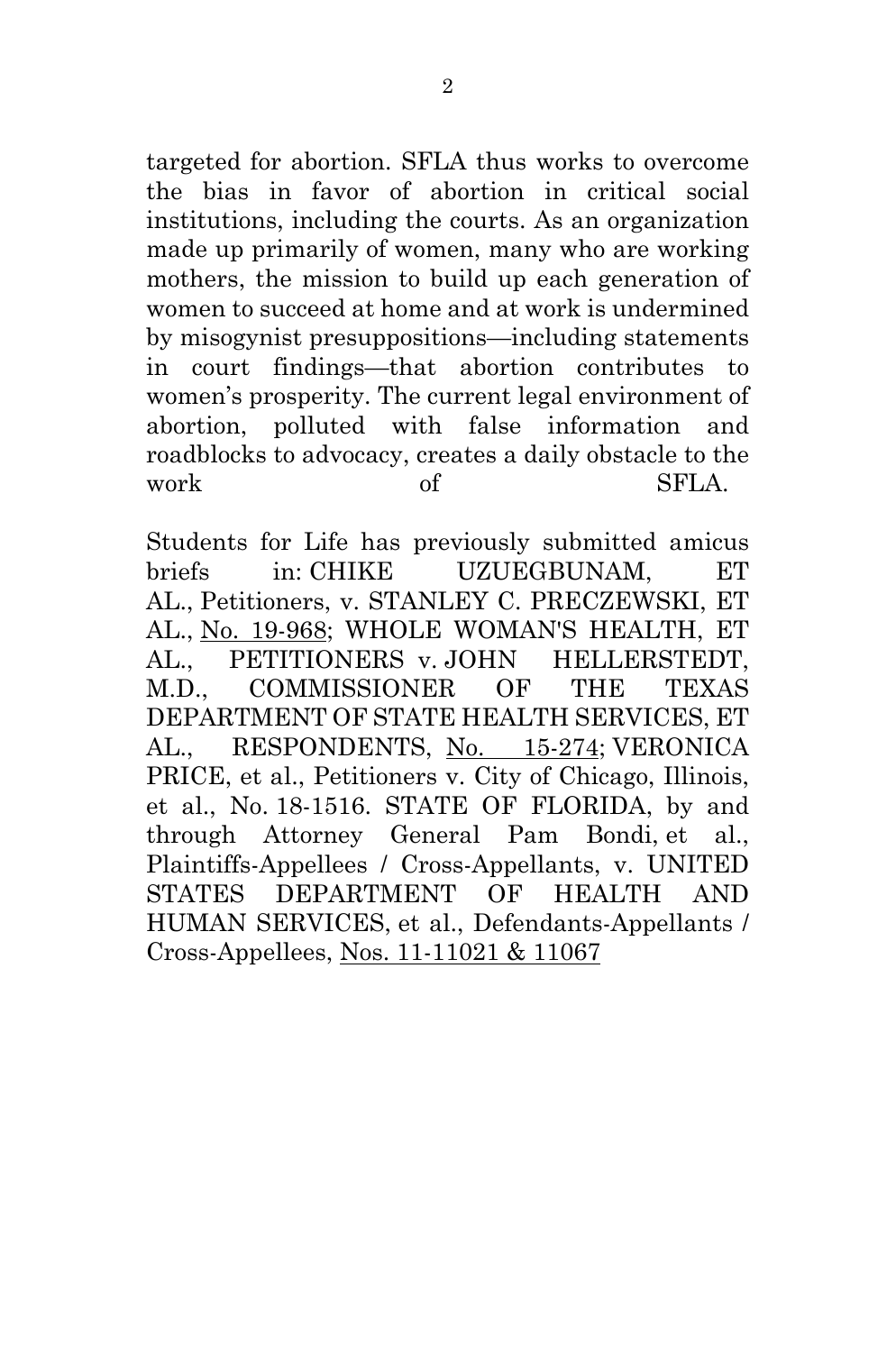Human Coalition Action, a Texas 501(c)(4) corporation, is a public policy advocacy organization advocating for preborn children and their pregnant mothers by advancing pro-life policies, informing voters about pro-life candidates and supporting prolife legal arguments in the courts. Human Coalition Action advocates for rescuing children, serving families, and ending abortion by reaching abortiondetermined women with life-affirming messages and tangible, individualized services. Human Coalition Action aims to create a culture of collaboration; provide policy expertise; and generate momentum from the grassroots to the government in order to solidify victory over abortion.

#### **SUMMARY OF ARGUMENT**

No issue before this Court bears greater import than the one before it today. From the time *amici* file this brief until the end of Supreme Court October Term 2021, approximately 620,000 unborn children will be killed by abortion.

When the Court constructed a right to abortion in 1973 it exclusively preempted the abortion field. Correcting mistaken constitutional co nstructs relating to abortion is "practically impossible" and society's only practical recourse is through judicial reconsideration today.

This Court's landmark abortion precedents, *Roe v. Wade* and *Planned Parenthood of Southeastern Pennsylvania v. Casey*, categorically fall under the weakest echelon of *stare decisis*.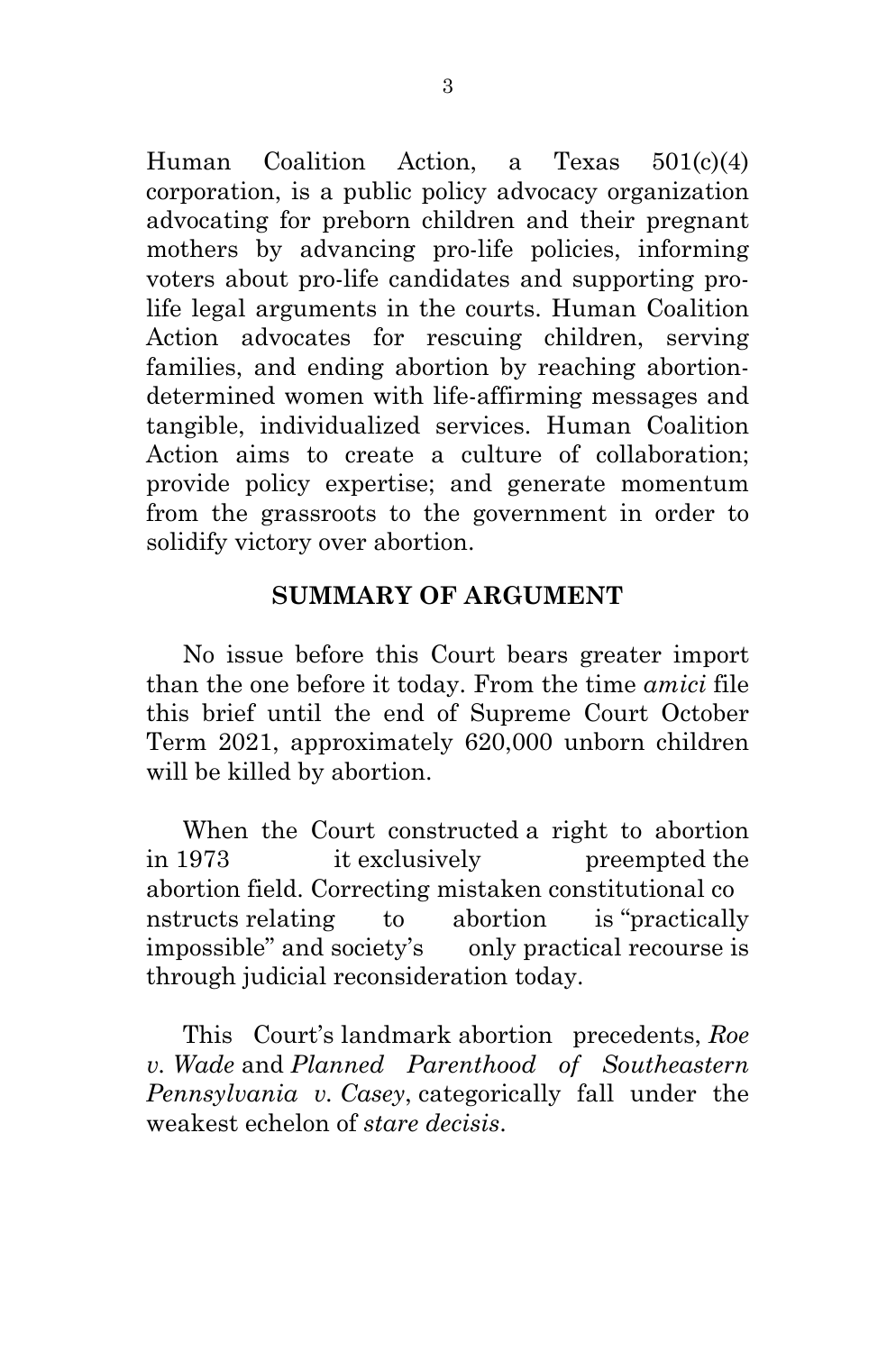To overrule a constitutional precedent, the Court requires something "over and above the belief that the precedent was wrongly decided." A case may be "egregiously wrong when decided," or may be "unmasked as egregiously wrong based on later legal or factual understandings or developments."

Notably, *Roe* and *Casey* are egregiously wrong under both categories.

The ever-increasing scientific knowledge we have about the development of the child in the womb, its humanity, and life affirm *Roe*/*Casey* were decided on erroneous grounds. Unlike *Roe* and Casey, *Dobbs* presents this Court with the opportunity to consider the full scientific and factual spectrum about the most overlooked abortion participant—the human child.

Continued fidelity to the *Roe*/*Casey* regime is extraordinarily disruptive to a functioning and healthy society. The evils wrought by a half-century of legalized abortion are vast, impacting nearly every facet of society. The Court must conduct a sober appraisal of the undesirable consequences its jurisprudence wrought.

The time has come for the Court to rectify the disastrous *Roe* and *Casey* framework and, through fidelity to the Constitution it guards, restore our ability to protect the most vulnerable among us.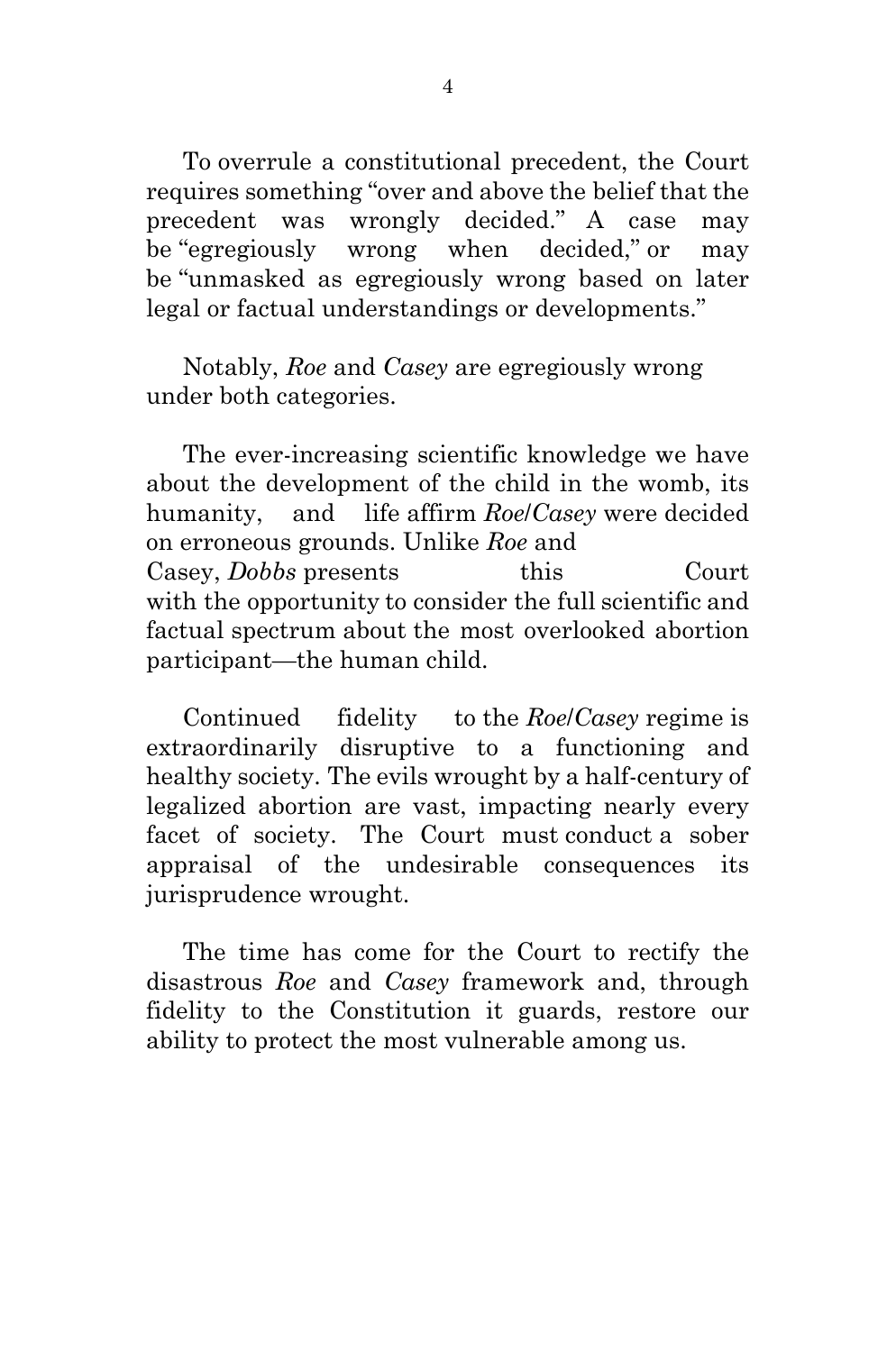#### **ARGUMENT**

This Court's virtue and strength lie in its adherence to constitutional principles. This fidelity leads our nation towards a more extraordinary America—a society where the most vulnerable and underrepresented factions in our history receive equal protection of the law.2 For over 200 years, the Court's constitutional fidelity has guarded our people, often from ourselves. It leads us with a quiet and consistent strength towards freedom and, in this case, very existence.

**I. The Supreme Court's venerable duty to faithfully uphold the Constitution requires abrogating errant precedents, rather than reaffirming or extending them.**

"It is the Constitution which [a Justice] swore to support and defend, not the gloss which his predecessors may have put on it."3

<sup>2</sup> *See, e.g., Plessy v. Ferguson*, 163 U.S. 537 (1896), overruled by *Brown v. Board of Education*, 347 U.S. 483 (1954); *Olmstead v. United States*, 277 U.S. 438 (1928), overruled by *Katz v. United States*, 389 U.S. 347 (1967); overruled by *West Coast Hotel Co. v. Parrish*, 300 U.S. 379 (1937); *United States v. Scott*, 437 U.S. 82 (1978).

<sup>3</sup> Douglas, William O., *Stare Decisis*, 49 COLUM. L. REV. 735, 736 (1949).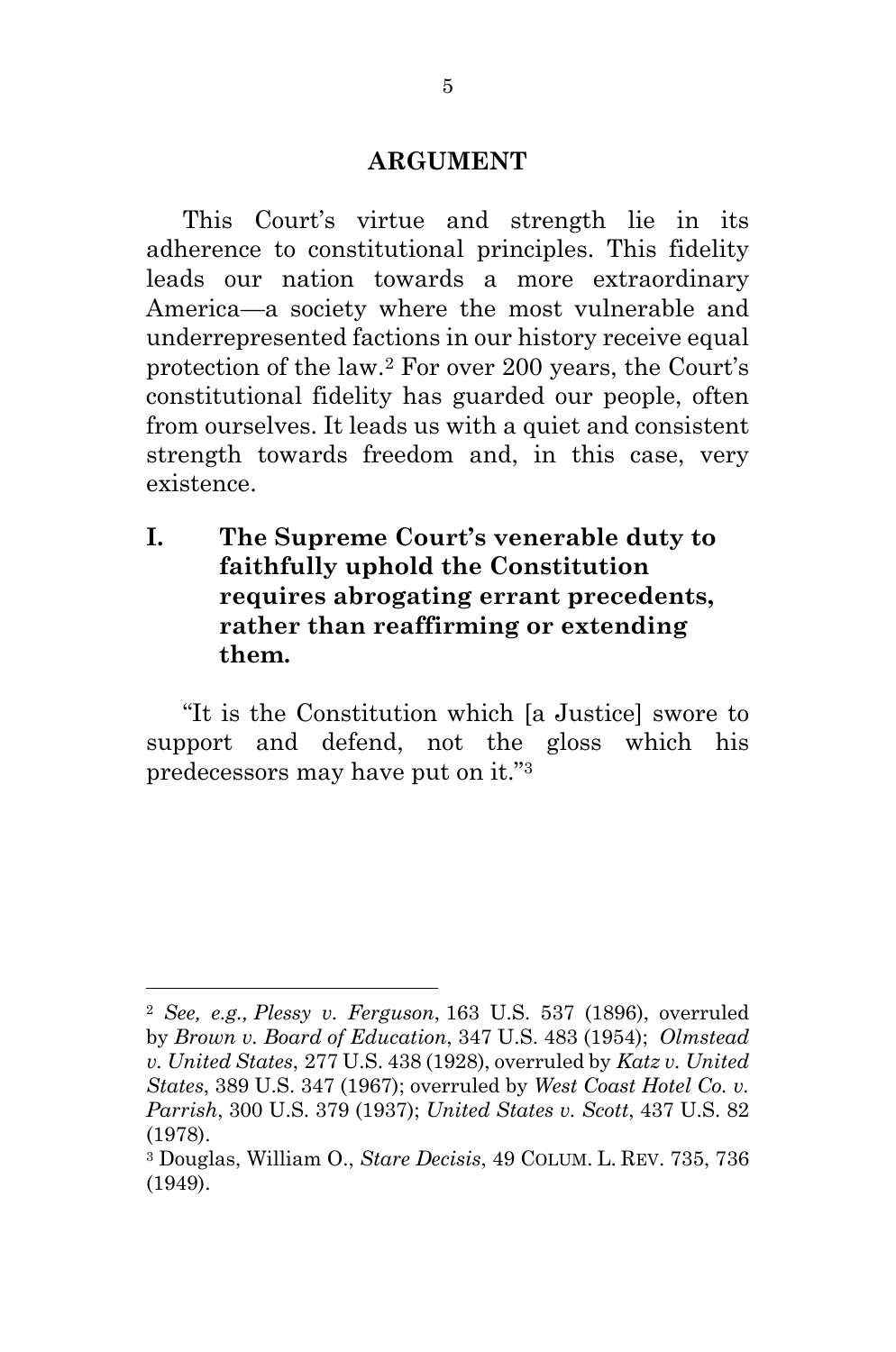To faithfully interpret Mississippi's Gestational Act<sup>4</sup> on the narrowest grounds, the Court must first faithfully interpret the Constitution. Evaluating the constitutionality of the judicially created right to abortion is "indispensably necessary" to resolving the question presented—whether all pre-viability prohibitions on elective abortions are *unconstitutional*.5

The Court's duty to correctly interpret the Constitution outweighs its duty to adhere to its precedents. "The Court has authority to depart from its precedent, but it has never asserted the authority to depart from the Constitution. The unbroken practice in the United States is to treat interpretations of the Constitution, in contrast to the Constitution itself, as provisional and subject to change."6

<sup>4</sup> Miss. Code Ann. § 41-41-191.

<sup>5</sup> *See Citizens United v. Fed. Election Comm'n*, 558 U.S. 310, 375 (2010).

<sup>6</sup> *See* Hartnett, Edward A., *A Matter of Judgment, Not a Matter of Opinion*, 74 N.Y.U. L. REV. 123, 146–59 (1999); Merrill, Thomas W., *Judicial Opinions as Binding Law and as Explanations for Judgments*, 15 CARDOZO L. REV. 43, 44 (1993); Calabresi, Steven G., *The Tradition of the Written Constitution: Text, Precedent, and Burke*, 57 ALA. L. REV. 635, 639 (2006) (drawing on history to argue that the Court is willing to abandon "even deeply seated precedents because it became persuaded they were unfaithful to the best reading of our constitutional text, of its structure, or of the first principles embodied in that text").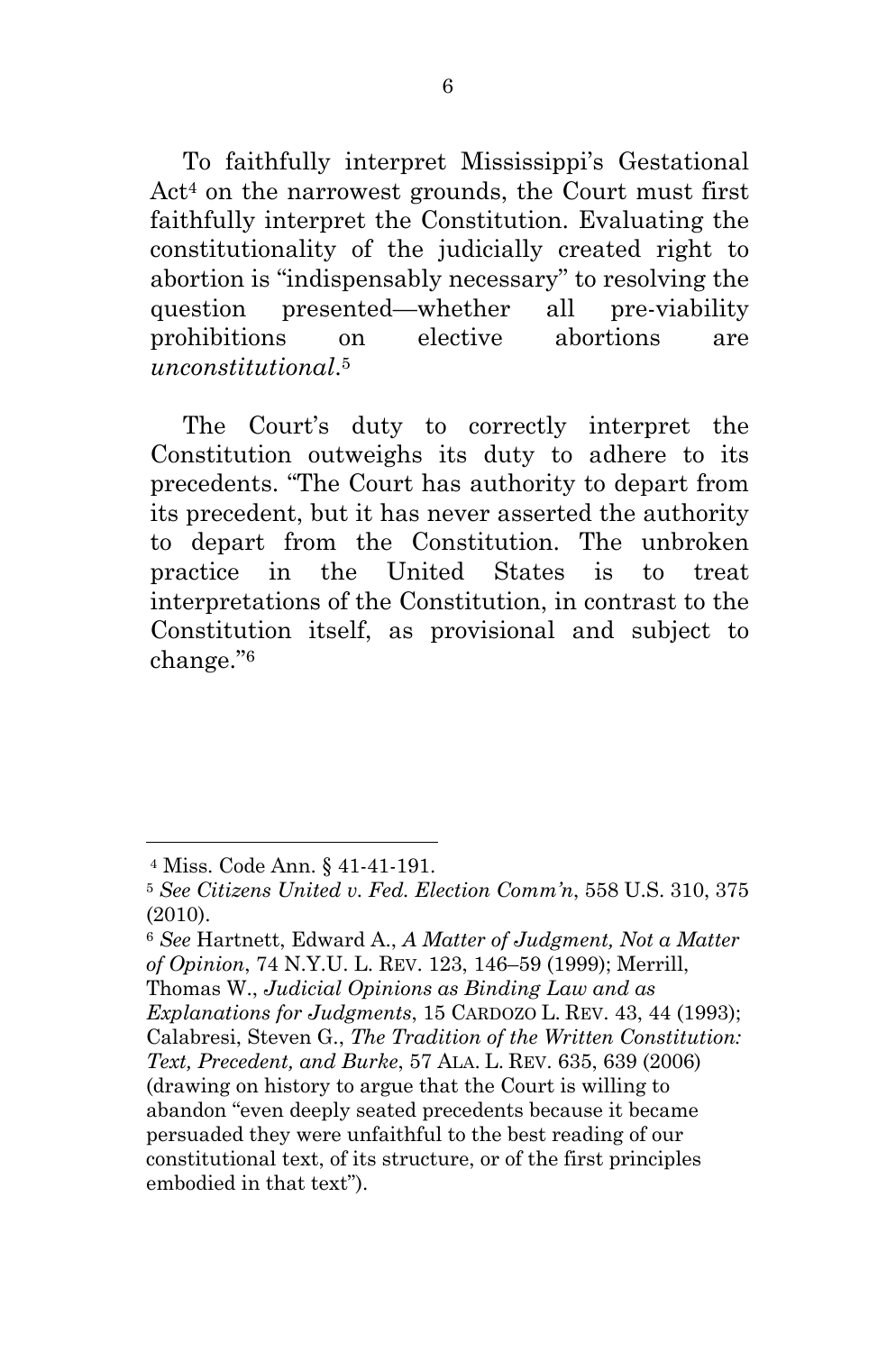While the Court's precedents "warrant our deep respect,"7 *stare decisis* has never been treated as "an inexorable command."8 *Stare Decisis* cannot be "a mechanical formula of adherence to the latest decision," especially in constitutional cases.9

# **II. Roe v. Wade and Planned Parenthood of Southeastern Pennsylvania v. Casey categorically fall under the weakest echelon of stare decisis.**

This Court's landmark abortion precedents, *Roe v. Wade*<sup>10</sup> and *Planned Parenthood of Southeastern Pennsylvania v. Casey*11, categorically fall under the weakest echelon of *stare decisis* for four doctrinal reasons.

First, the doctrine of abortion rights is an interpretation of the Constitution. And the Supreme Court held that *stare decisis* is "at its weakest when we interpret the Constitution because our interpretation can be altered only by constitutional amendment".12 As a judicial invention, abortion rights "rely not on constitutional text, but on a doctrine of unenumerated, judicially created rights."13 As Justice

<sup>7</sup> *Ramos v. Louisiana*, 140 S. Ct. 1390, 1405 (2020).

<sup>8</sup>*Pearson v. Callahan*, 555 U.S. 223, 233 (2009) (internal quotation marks omitted).

<sup>9</sup> *Id*.

<sup>10</sup> *Roe v. Wade*, 410 U.S. 113 (1973).

<sup>11</sup> *Planned Parenthood of Southeastern Pennsylvania v. Casey*, 505 U.S. 833 (1992).

<sup>12</sup> *Agostini v. Felton*, 521 U.S. 203, 235 (1997).

<sup>13</sup> *Id*. ("Justice Blackmun once said, for example, that doctrines "[l]ike the Roe framework . . . are not, and do not purport to be,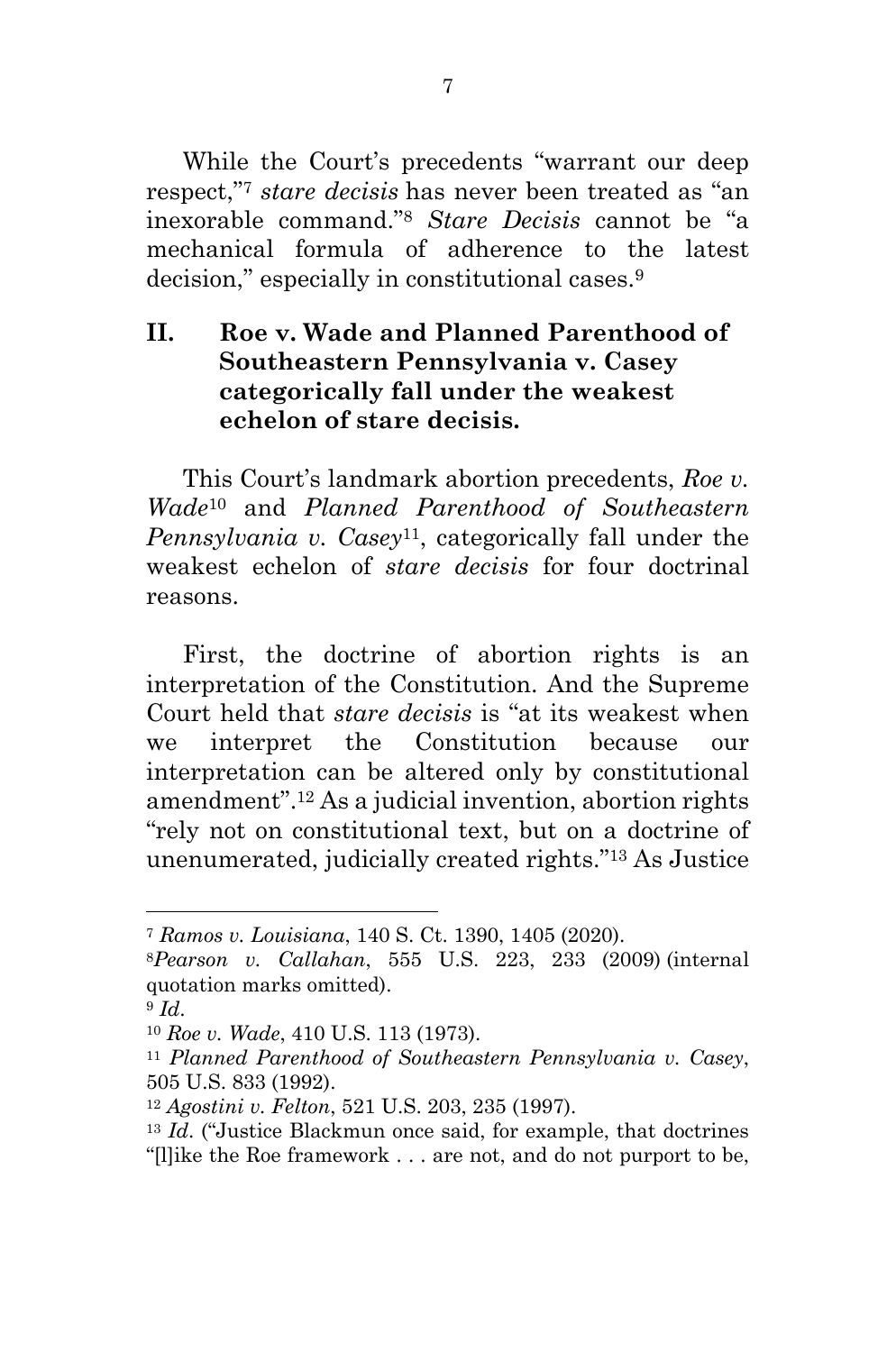Thomas' powerful dissent *June Medical Services* emphasized, "[t]he Constitution does not constrain the States' ability to regulate or even prohibit abortion." <sup>14</sup> "Nothing in the text or original understanding of the Constitution establishes a right to an abortion. Rather, what distinguishes abortion from other matters of health care policy in America—and uniquely removes abortion policy from the democratic process established by our Founders—is Supreme Court precedent."15

When the Court constructed a right to abortion in 1973 it exclusively preempted the abortion field. Correcting mistaken constitutional constructs relating to abortion is "practically impossible" and society's only practical recourse is through judicial reconsideration today.16

rights protected by the Constitution."); *Webster v. Reprod. Health Servs.*, 492 U.S. 490, 548 (1989); see also *Casey*, 505 U.S. at 847 (1992); *Roe*, 410 U.S. at 152–53 (admitting that "[t]he Constitution does not explicitly mention" rights like abortion); *Washington v. Glucksburg*, 521 U.S. 702, 756, 763 (1997). <sup>14</sup>*June Med. Servs. L. L. C. v. Russo*, 140 S. Ct. 2103, 2149

<sup>(2020).</sup>

<sup>15</sup>*Jackson Women's Health Org. v. Dobbs*, 945 F.3d 265, 277 (5th Cir. 2019).

<sup>16</sup> *Agostini*, 521 U.S. at 235; *Payne v. Tennessee*, 501 U.S. 808, 828 (1991) (internal quotation marks omitted).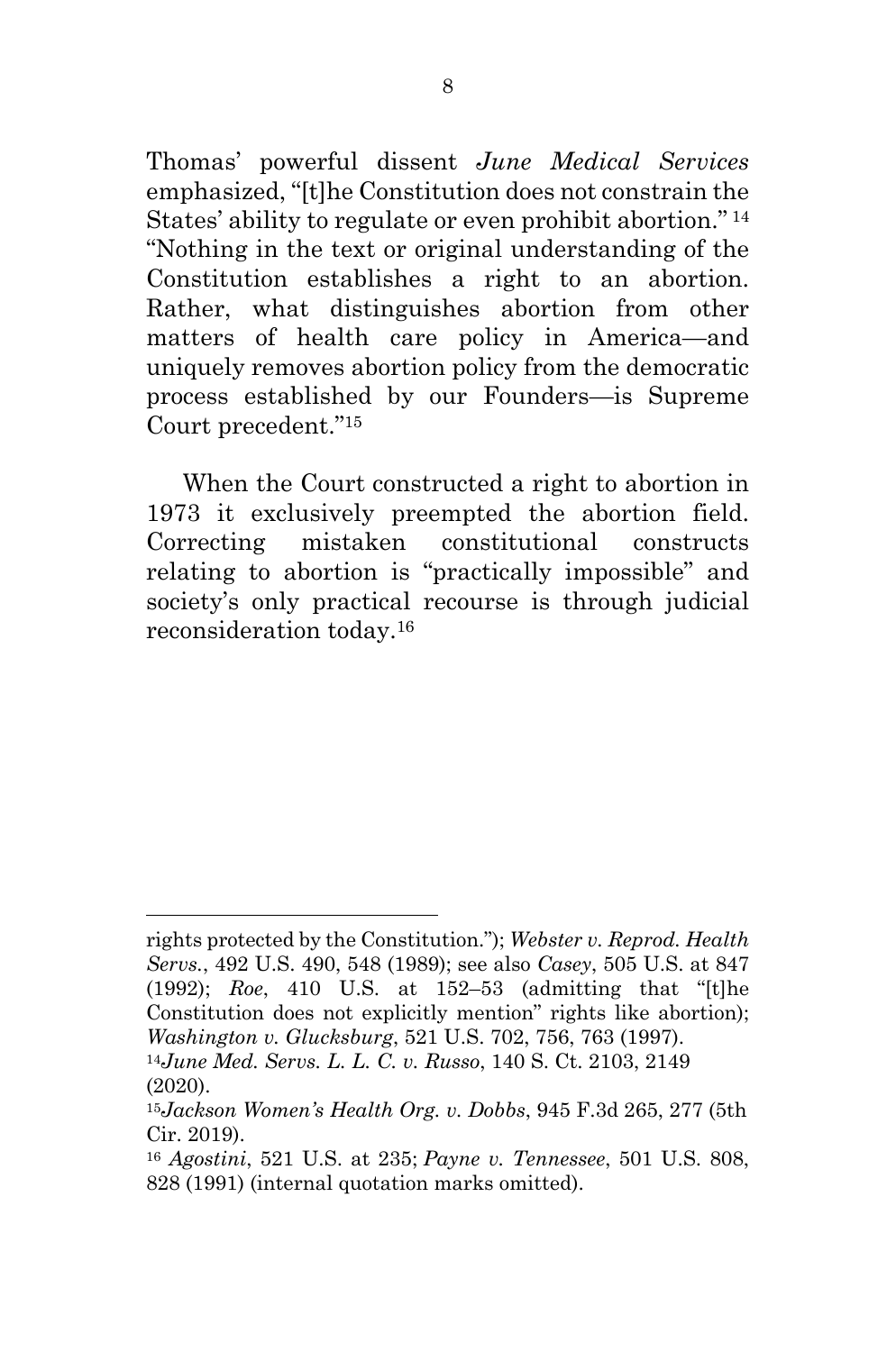Second, *stare decisis* as applied to Mississippi's Gestational Act is weaker because the Court must evaluate Mississippi's sovereign legislative enactment. Invalidating a legislative enactment is an extreme measure only to be taken upon a clear showing of unconstitutionality.17 The convoluted and ever-shifting nature of abortion jurisprudence presents a lack of "plain showing"18 where the lines for exceeding constitutional bounds fall. Stronger deference should be granted to Mississippi's Gestational Act because it is a legislative enactment.

Third, the Court should assign less weight to *Roe* and *Casey*'s precedential value because *Dobbs v. Jackson Women's Health*<sup>19</sup> presents the Court with the first direct constitutional challenge to *Casey* since it was rendered.20 When asked to reconsider a precedent's validity for the first time, "it is entirely appropriate for the Court….to address the matter with a greater willingness to consider new approaches capable of restoring  $\prod$  doctrine to sounder footing."<sup>21</sup>

The constitutional validity of *Casey* was not specifically raised in abortion jurisprudence before *Dobbs*. Similar to the Court's *stare decisis* analysis in *Citizens United*, the Court's unwillingness to overturn *Casey* in prior abortion cases cannot be

<sup>17</sup> *See United States v. Morrison*, 529 U.S. 598, 607 (2000) ("Due respect for the decisions of a coordinate branch of Government demands that we invalidate a congressional enactment only upon a plain showing that Congress has exceeded its constitutional bounds.").

<sup>18</sup> *Id*.

<sup>19</sup> Pet. Brief. 12.

<sup>20</sup> *See Citizens United*, 558 U.S. at 377.

<sup>21</sup> *Id*. at 380.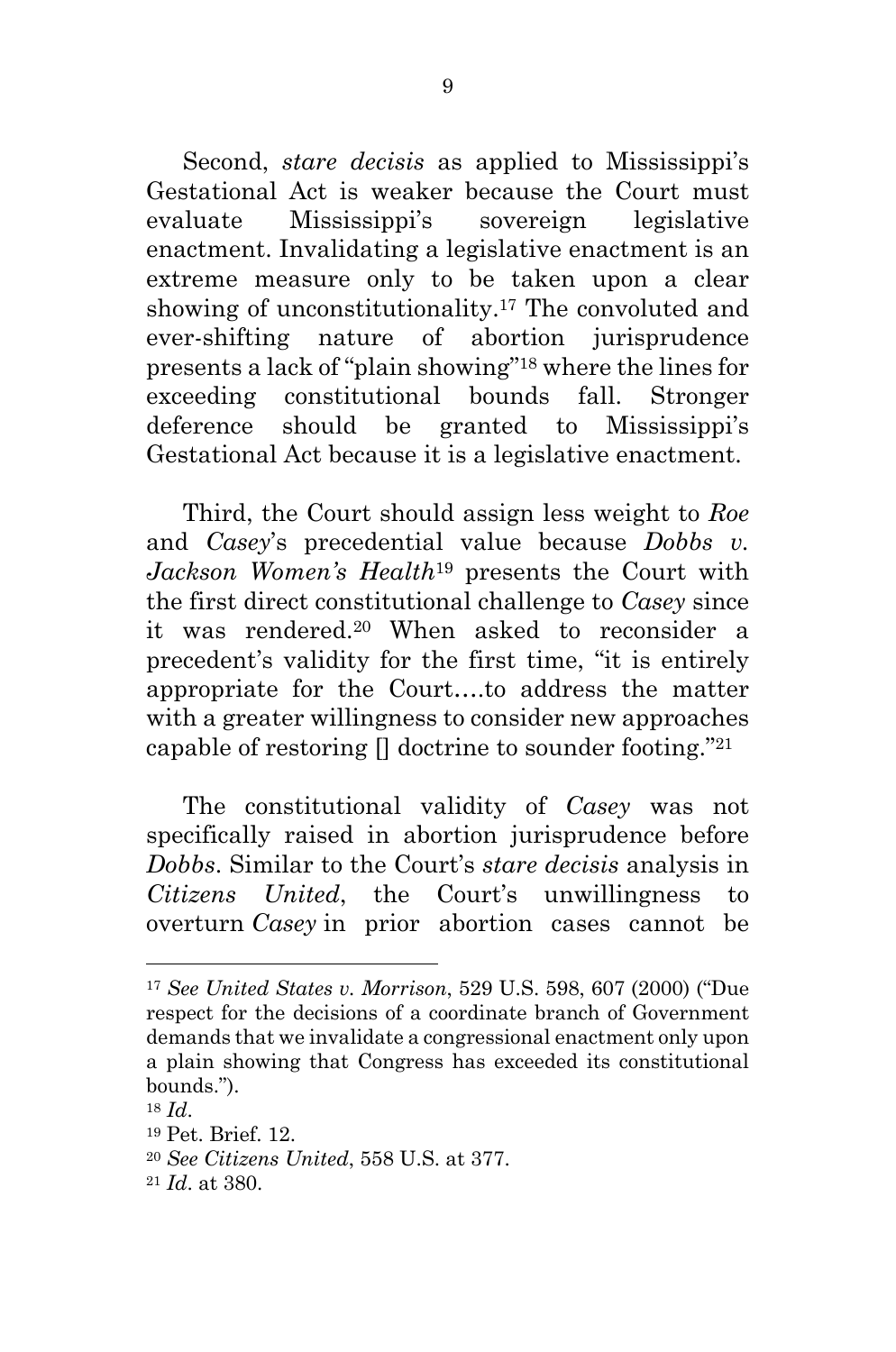understood as a reaffirmation because its constitutionality was not directly before the Court in those decisions.22 This significantly weakens the precedential strength of *Casey* as applied to *Dobbs*.

Finally, *stare decisis* is a "principle of policy."23 When determining "whether to reexamine a prior erroneous holding," the Court "must balance the importance of having constitutional questions *decided* against the importance of having them *decided right*."24 This necessitates a "sober appraisal of the disadvantages of the innovation as well as those of the questioned case, a weighing of practical effects of one against the other."25 "In conducting this balancing, *stare decisis* is not an end in itself…Its greatest purpose is to serve a constitutional ideal—the rule of law."26

As Petitioner's argue, *Roe* and *Casey* are egregiously wrong.27 This *amicus* brief contends that continued fidelity to the *Roe*/*Casey* regime is extraordinarily disruptive to a functioning and healthy society. The Court must conduct a sober appraisal of the disadvantages of abortion as set forth below.

<sup>27</sup> Petitioners Brief, 12.

<sup>22</sup> *Id*. 23 *Helvering v. Hallock*, 309 U.S. 106, 119 (1940).

<sup>24</sup> *Citizens United*, 558 U.S. at 378.

<sup>25</sup> *Id*.

<sup>26</sup> *Id*.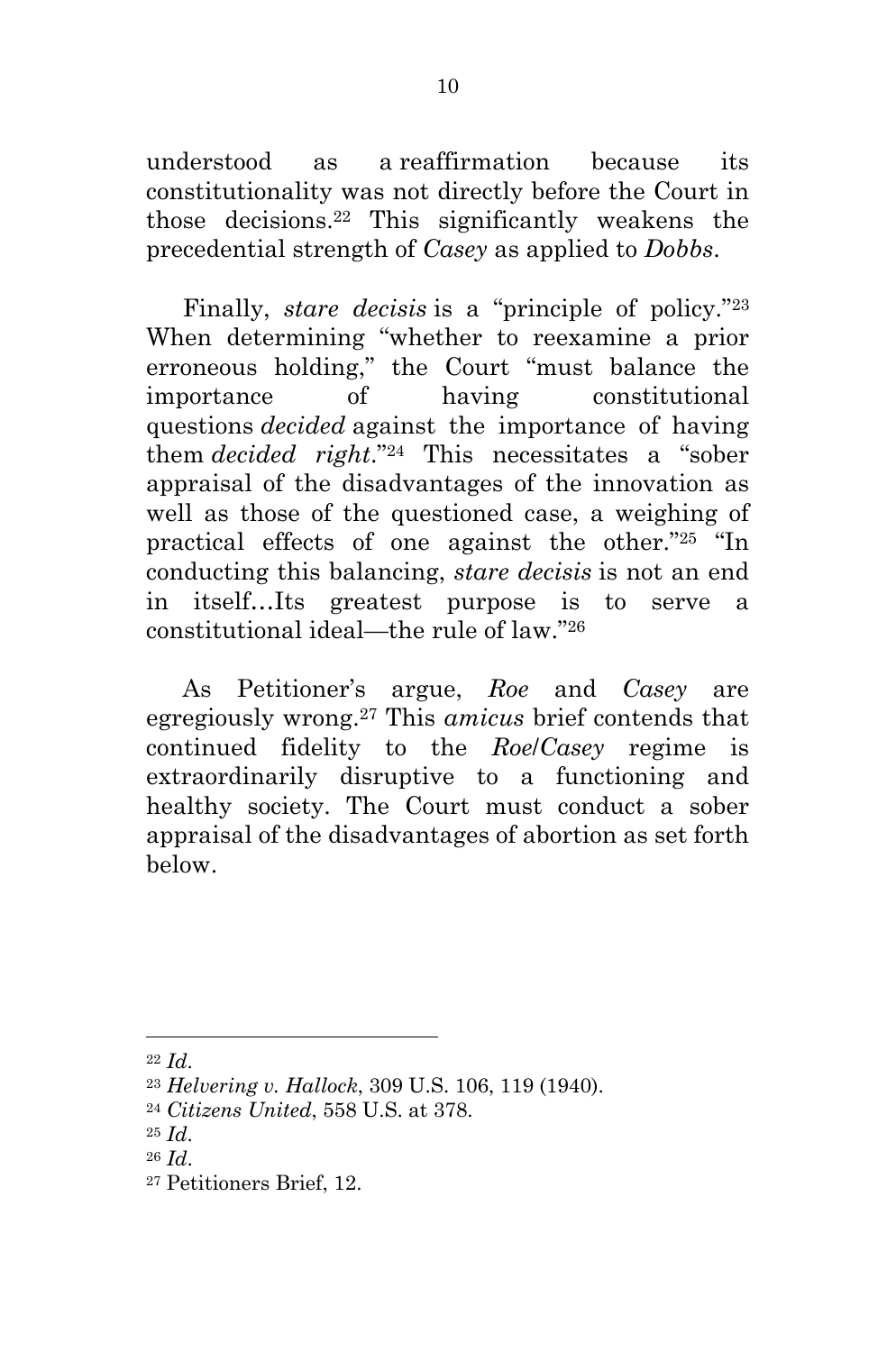Next, "[a]brogating these errant precedents, rather than reaffirming or extending them," is necessary not only to curtail their disruptive effects and damaging, undesirable consequences but above all to faithfully uphold the Constitution.28

# **III. Developments have eroded the Court's assumptions and the decisions which rested on them—the considerable cost to following them far outweighs the benefit.**

In order to overrule a constitutional precedent, the Court requires something "over and above the belief that the precedent was wrongly decided."29 A case may be "egregiously wrong when decided,"30 or may be "unmasked as egregiously wrong based on later legal or factual understandings or developments."31

Notably, *Roe* and *Casey* are egregiously wrong under both categories.

# **A. Scientific and technological developments in the last 50 years reveal** *Roe* **and** *Casey***'s fundamental error, warranting full reconsideration.**

The Supreme Court identified several factors to consider in analyzing the validity of precedent: the quality of the decision's reasoning; its consistency

<sup>28</sup> *See e.g.*, *Citizens United*, 558 U.S. at 378–79.

<sup>29</sup> *Ramos*, 140 S. Ct. at 1414.

<sup>30</sup> *Id*. at 1415 (*see,* e.g*.*, *Korematsu v. United States*, 323 U.S. 214

<sup>(1944);</sup> *Plessy*, 163 U.S. at 537.

<sup>31</sup> *Id*.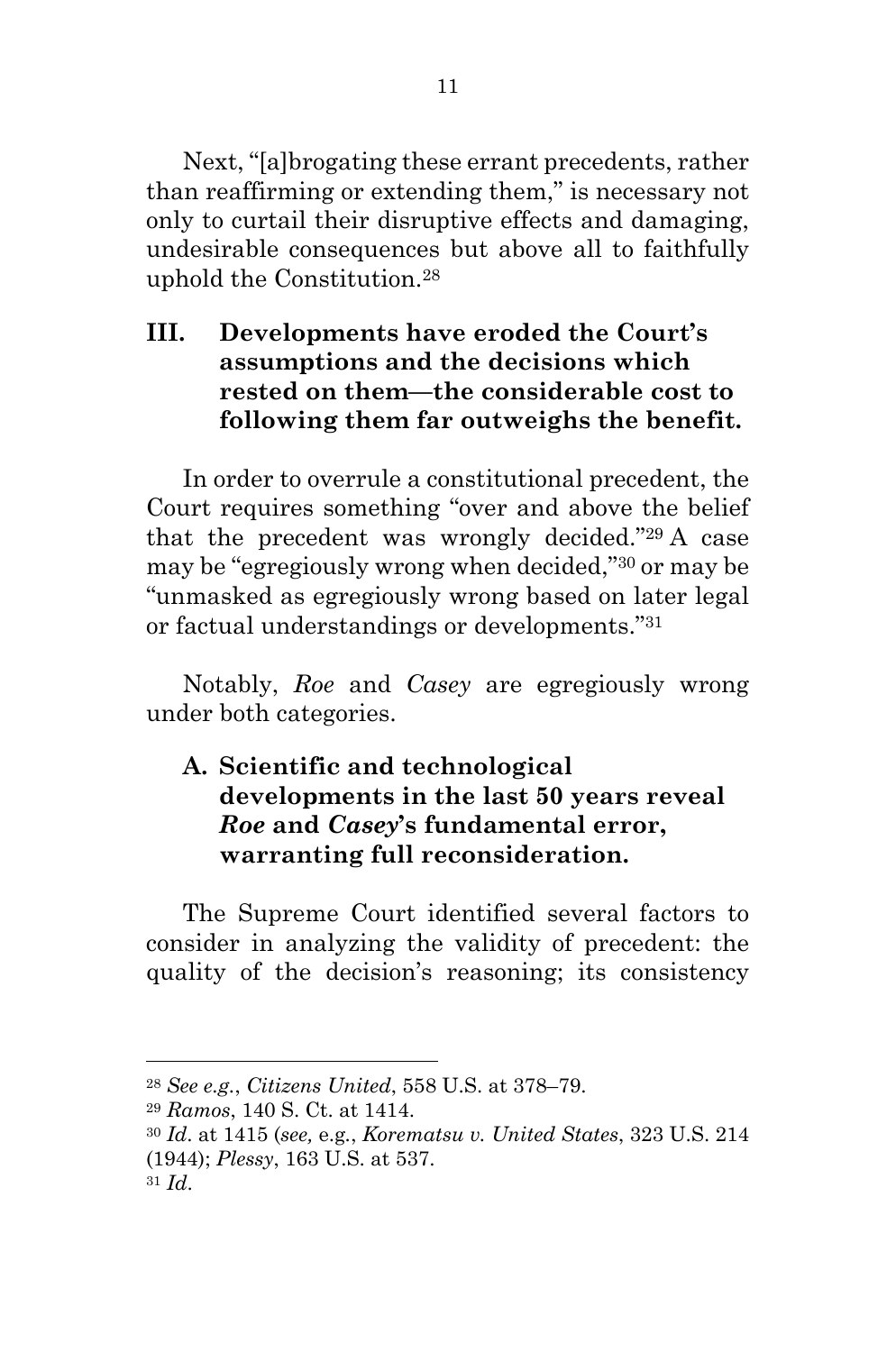with related decisions; factual and legal developments since the decision; and reliance on the decision.<sup>32</sup>

Significantly, considerable changes in law and fact developed in the decades following the Supreme Court's decisions in both *Roe* and *Casey*. These developments evince the fallacy of the Court's abortion decisions when rendered as well as the assumptions underlying them.

The ever-increasing knowledge we have about the development of the child in the womb, its humanity, and life affirm *Roe*/*Casey* were decided on erroneous grounds. Abortion is always fraught with moral and ethical concerns as it always ends a vulnerable innocent human life, at any phase of development.<sup>33</sup> The following scientific facts were equally true in 1973 and 1992 as in 2021 but were unknown or ignored by the Court.

Since *Roe* and *Casey*, medical and technological developments, including the developments of the sonogram and in vitro fertilization, reinforced the conclusion that the life of an individual human being begins at conception.34 The widespread clinical use of ultrasound, a technological development that the *Roe* Court could not anticipate, came to the commercial market after *Roe* and substantially affected medical

<sup>32</sup> *See Janus v. State, County, and Municipal Employees*, 138 S.Ct. 2448, 2478–2479 (2018); *United States v. Gaudin*, 515 U.S. 506, 521 (1995); *Franchise Tax Bd. of California v. Hyatt*, 139 S. Ct. 1485, 1499 (2019).

<sup>33</sup> *See Gonzales v. Carhart*, 550 U.S. 124, 159 (2007).

<sup>34</sup> Condic, Ph.D., Maureen L., *When Does Human Life Begin? The Scientific Evidence and the Terminology Revisited*, 8 U. ST. THOMAS J. L. & PUB. POL'Y. 44 (2013).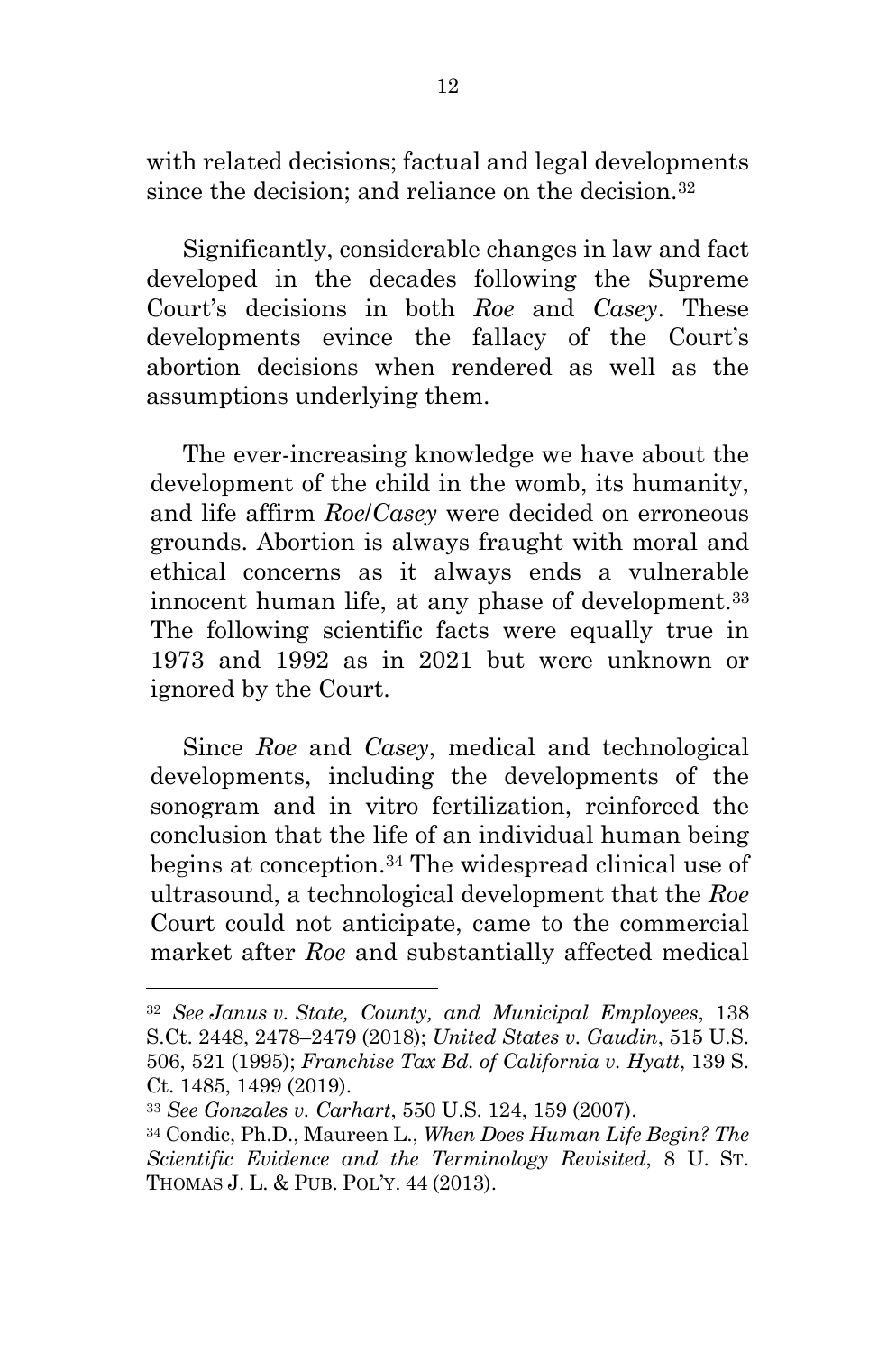practice and public opinion.35 Recently, biologists reached the consensus that human life begins at conception—95% of biologists agree.36

We now know that from the moment of conception, unborn children possess the seven characteristics that define life: responsiveness to the environment, growth and change, the ability to reproduce, a regulated metabolism and oxygen flow, maintaining homeostasis (the ability to regulate internal bodily functions in response to external changes), composed of cells, and the capacity to pass traits onto offspring—in this case, human offspring.37 The Department of Genetics at Mayo Clinic confirmed, "[b]y all the criteria of modern molecular biology, life is present from the moment of conception."38

<sup>35</sup> *Id*. at 213; Malcolm Nicolson & John Fleming, *Imaging and Imagining The Fetus: The Development of Obstetric Ultrasound* 1–7 (2013) ("Ultrasonic imaging has also had a momentous social impact because it can visualize the fetus. Fifty years ago, the unborn human being was hidden, enveloped within the female abdomen, away from the medical gaze . . . . [T]he scanner had become widely deployed within the British hospital system by 1975 . . . . By the late 1970s, the ultrasound scanner had become a medical white good, a standardized commodity in a mass marketplace.").

<sup>36</sup> Jacobs, S. A., *Biologists' Consensus on 'When Life Begins'*, U. OF C. DEP'T OF COMP. HUMAN DEVELOP. (2018).

<sup>37</sup> Wilkin, Douglas, and Niamh Gray-Wilson, *Characteristics of Life*, CK-12 Foundation.

<sup>38</sup> Liberty University, *The Genetic Code*; Principles and Choices, *When Does Human Life Begin?*, available at www.principlesandchoices.com/quick-code-library/pcs344 (current as of July 27, 2021).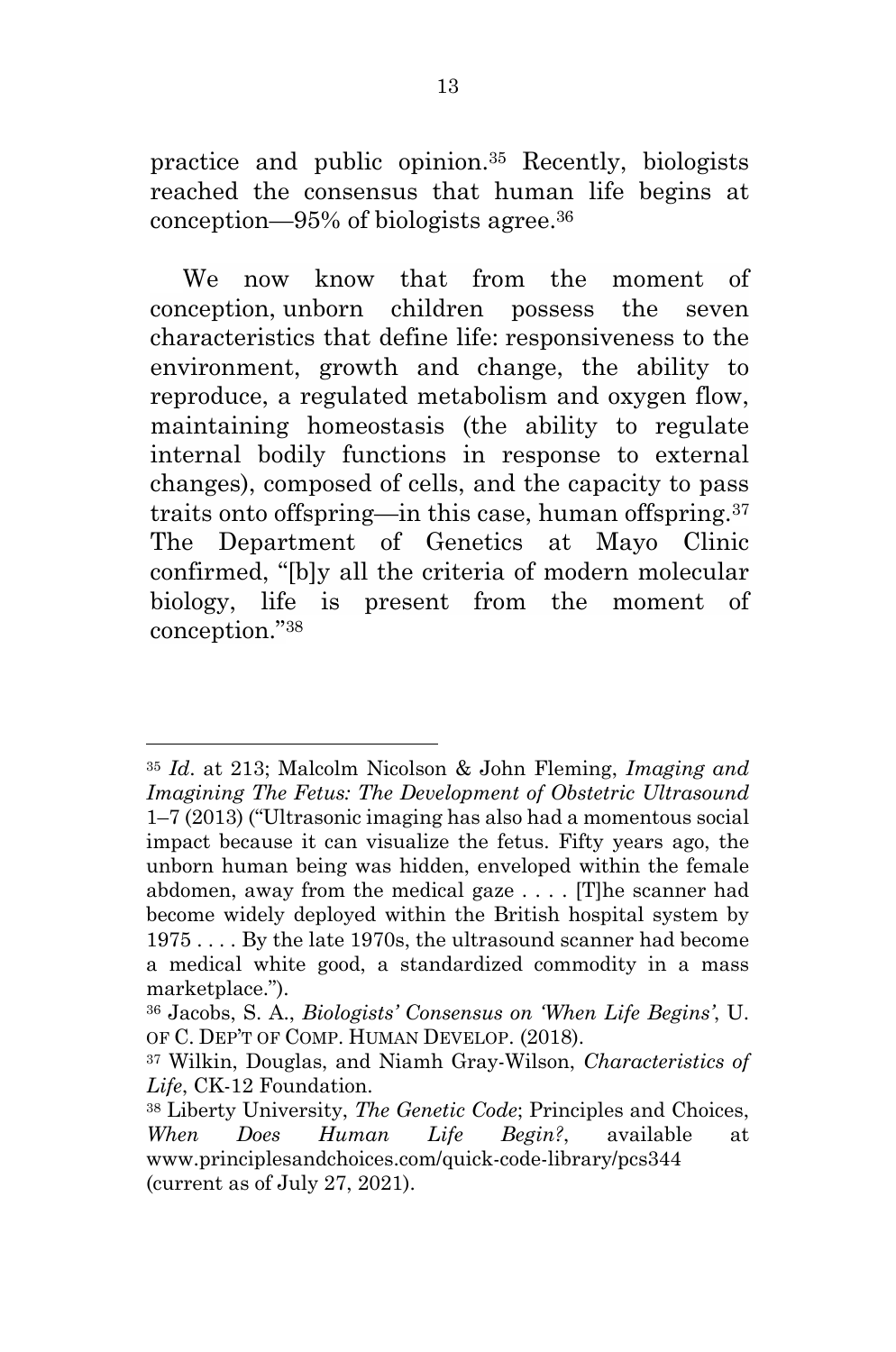Developments in medicine and science undeniably show that a fetus possesses a complete set of DNA from the beginning.39 A child in the womb possesses an individual and unique set of Chromosomes.40 At the moment of conception, the zygote—the fertilized ovum—retains full personhood and does so throughout the gestation period: forty-six chromosomes, a carrier of similar DNA to his or her parents, and the same genetic makeup inside the womb that he or she will have outside the womb.<sup>41</sup>

Increased understanding of humanity in the womb spurred states to bolster legal protections for the unborn over the years in prenatal injury, wrongful death, and fetal homicide law. Thirty-eight states passed fetal homicide  $\arctan 42$ , 29 of which apply to the earliest stages of pregnancy. In 1987, courts reiterated the state's legal obligations to protect the unborn because of their humanity43—"[c]ourts recently have begun to recognize a duty on the part of a pregnant woman to refrain from acts that will cause harm to her fetus".

<sup>39</sup> *Id*.

<sup>40</sup> *Id*.

<sup>41</sup> Keith L. Moore and T.V.N. Persaud, *The Developing Human: Clinically Oriented Embryology*, 7th ed., Philadelphia: Saunders, 216 (2003).

<sup>42</sup> National Conference of State Legislatures, *State Laws on Fetal Homicide and Penalty-Enhancement for Crimes Against Pregnant Women*, available at www.ncsl.org/research/health/fetal-homicide-state-laws.aspx (current as of July 27, 2021).

<sup>43</sup> Bambrick, Gerard, *Developing Maternal Liability Standards for Prenatal Injury*, 61 ST. JOHNS LAW REVIEW 4 (1987).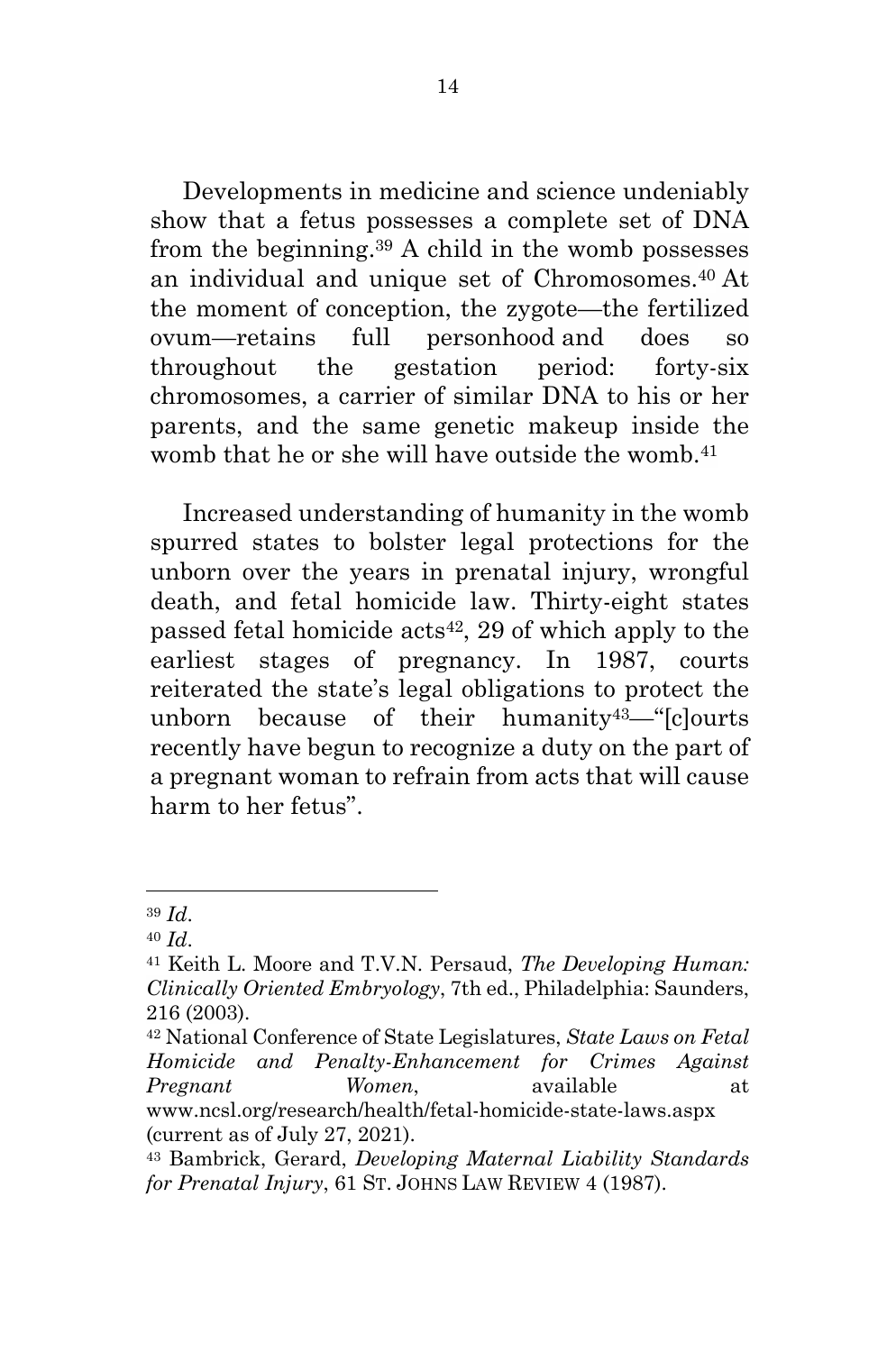Similarly, the Unborn Victims of Violence Act of 1999 treats injury or death to an unborn child caused by a third party while committing a federal offense against the mother as a separate federal crime.<sup>44</sup>

These developments are emblematic of what the Court failed to acknowledge 48 years ago, a fetus in the womb is a distinct living human person—simply a very small one.

The Court relied on central medical and scientific fallacies when rendering *Roe* and *Casey*. Texas' brief presented medically accurate and detailed information about the developing child in the womb, including the humanity and rights of the unborn child.45 But *Roe*'s decision ignored Texas' arguments, refusing to "resolve the difficult question of when life begins."46 Instead, the *Roe* and *Casey* Courts inaccurately referred to unborn in the womb as "a fetus that may become a child," and "potential life".47

<sup>44</sup> National Conference of State Legislatures, *State Laws on Fetal Homicide and Penalty-Enhancement for Crimes Against Pregnant Women*, available at www.ncsl.org/research/health/fetal-homicide-state-laws.aspx (current as of July 27, 2021).

<sup>45</sup> *Roe v. Henry Wade Dist. Atty. of Dallas Co., Texas*, 1971 WL 134281 (U.S.), 29 (U.S., 2004)(arguing "The fetus implanted in the uterine wall deserves respect as a human life….It is alive because it has the ability to reproduce dying cells. It is human because it can be distinguished from other non-human species, and once implanted in the uterine wall it requires only nutrition and time to develop into one of us.").

<sup>46</sup> *Roe*, 410 U.S. at 159.

<sup>47</sup> *Id*. at 113; *Casey*, 505 U.S. at 875 and 876.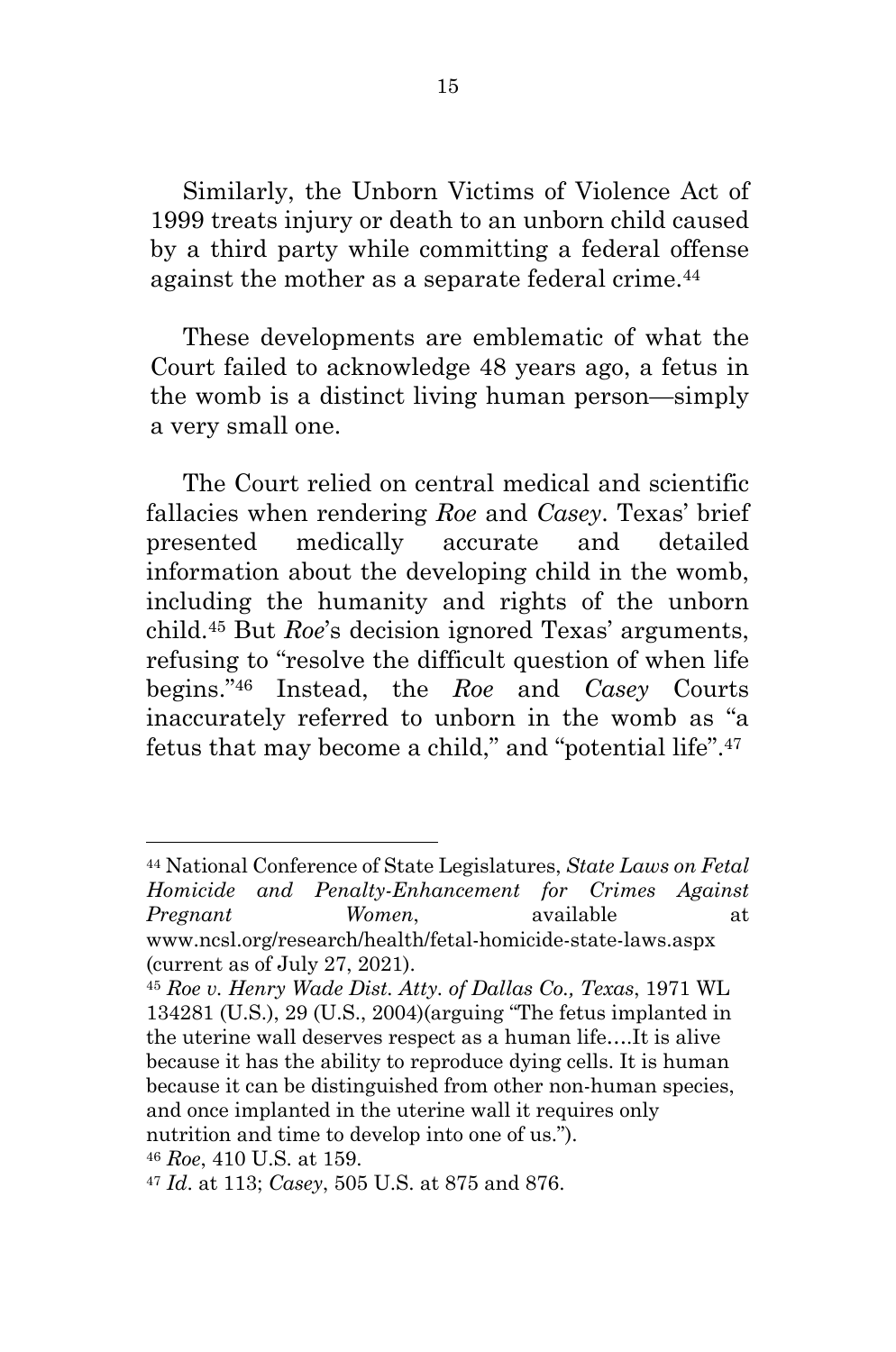Both principal holdings hinged on refusing to acknowledge the significance of the interests of human life in the womb.48 This was an egregious error. The matter of when life begins is no longer a philosophic discussion "depending on one's beliefs"49 but is instead a scientific fact.<sup>50</sup>

Significant developments about the humanity of the child in the womb warrant reconsideration of fateful abortion decisions and their underpinnings. Unlike *Roe* and Casey, *Dobbs* presents this Court with the opportunity to consider the full scientific and factual spectrum about the most overlooked abortion participant—the human child.

<sup>48</sup> Shah, Mamta K., *Inconsistencies in the Legal Status of an Unborn Child: Recognition of a Fetus as Potential Life*, 29 HOFSTRA LAW REVIEW 3, 93.1-93.2 (2001).

<sup>49</sup> *Casey*, 505 U.S. at 852.

<sup>50</sup> *See* Jacobs, *Biologists' Consensus on 'When Life Begins'.*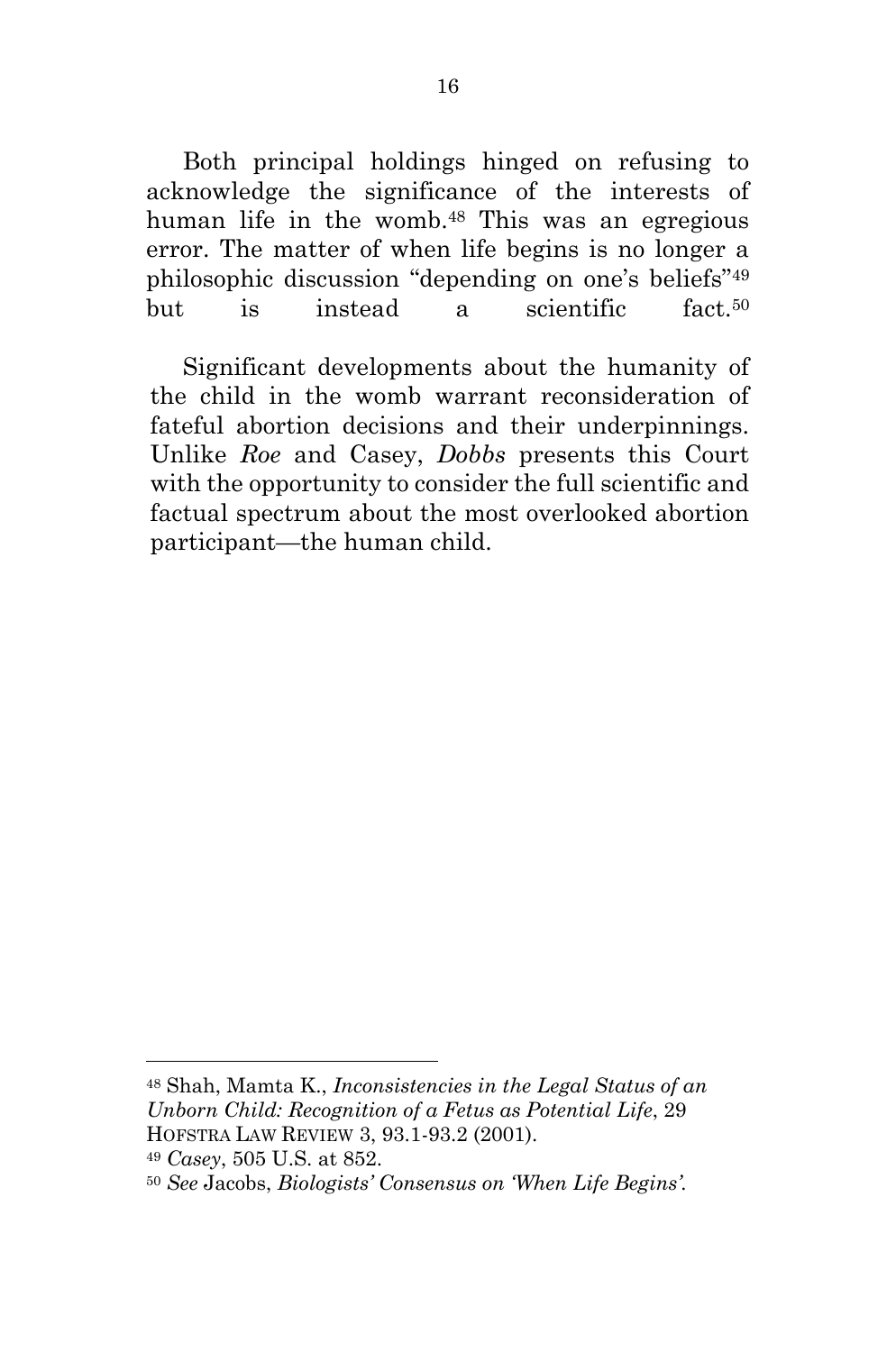## **B.** *Roe* **and** *Casey* **initiated considerable undesirable consequences in all facets of society, unmasking the decisions as egregiously wrong.**

The evils wrought by a half-century of legalized abortion are vast, impacting nearly every facet of society. Considerable undesirable consequences of the *Roe*/*Casey* regime render continued adherence unjustifiable and unconscionable.<sup>51</sup>

John McGinnis and Michael Rappaport advocated that following deeply rooted nonoriginalist precedents is justified when departing from the original public meaning would wreak havoc. <sup>52</sup> In other words, the Court should adhere to precedent when it yields better consequences than following the original meaning.53

But what if it is following a nonoriginalist precedent that wreaks havoc on society? If erroneous constitutional renderings continued to be blindly followed, "segregation would be legal, minimum wage laws would be unconstitutional, and the Government could wiretap ordinary criminal suspects without first obtaining warrants."54

<sup>51</sup> *See e.g.*, *Janus*, 138 S.Ct. at 2460.

<sup>52</sup> John O. McGinnis & Michael B. Rappaport, *Reconciling Originalism and Precedent*, 103 NW. U. L. REV. 803, 836–38 (2009).

<sup>53</sup> Contra *id*.

<sup>54</sup> *Citizens United*, 558 U.S. at 377.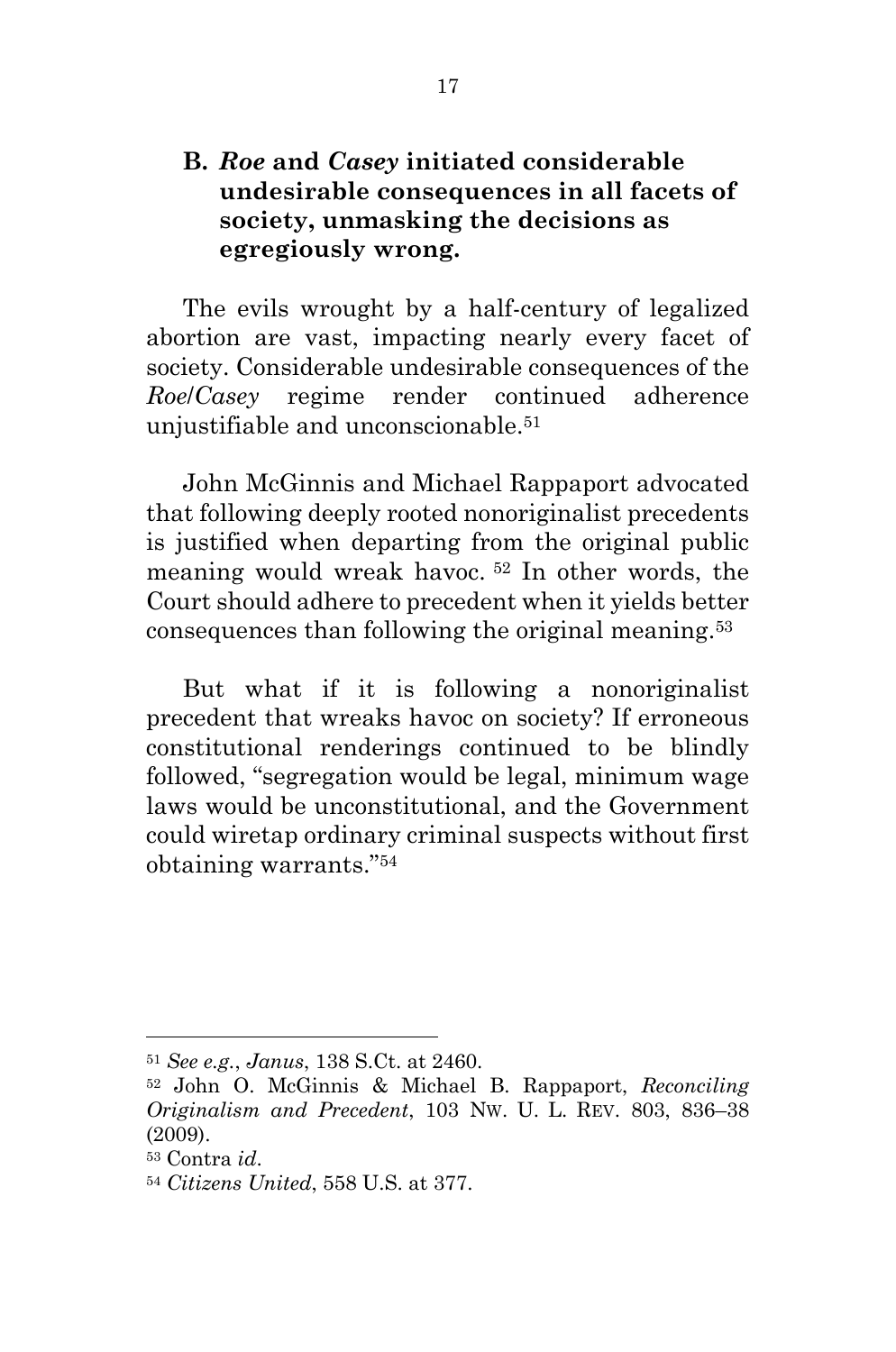A precedent may be "unmasked as egregiously wrong based on later legal or factual understandings or developments."55 Similarly, the fallacy of *Roe* and *Casey* was further "unmasked as egregiously wrong" by catastrophic "legal and factual developments."56

#### **i. Abortion's human death toll causes unsustainable population decline.**

An estimated 62 million children have been aborted since *Roe*. Abortion is the leading cause of death in America and worldwide.57 In 2019, abortion accounted for 57% of deaths worldwide.58 Nations face a historic and alarming population decline. In 2016, the population in the U.S. "grew at its lowest rate since the Great Depression," below replacement levels  $(0.7\%)$ <sup>59</sup> The rate has generally been below replacement since 1971.60

<sup>58</sup> Right to Life, *Abortion was the Leading Cause of Death Worldwide in 2019*, available at https://righttolife.org.uk/news/abortion-was-the-leading-causeof-death-worldwide-in-2019 (current as of July 27, 2021).

<sup>55</sup> *See,* e.g*.*, *Nevada*, 440 U.S. at 410; *Ramos*, 140 S. Ct. at 1414– 15.

<sup>56</sup> *Ramos*, 140 S. Ct. at 1414–15.

<sup>57</sup> World Ometer, available at https://www.worldometers.info/ (current as of July 27, 2021).

<sup>59</sup> Janet Adamy & Paul Overberg, *Census Says U.S. Population Grew at Lowest Rate Since Great Depression This Year*, WALL STREET J. (Dec. 20, 2016); *see* Hamilton, Brady E. et al., *Births: Provisional Data for 2017*, CDC, https://www.cdc.gov/nchs/data/vsrr/report004.pdf (May 2018) ("The provisional total fertility rate for the United States in 2017 was …the lowest since 1978 . . . . below the level at which a given generation can exactly replace itself.). <sup>60</sup> *Id*.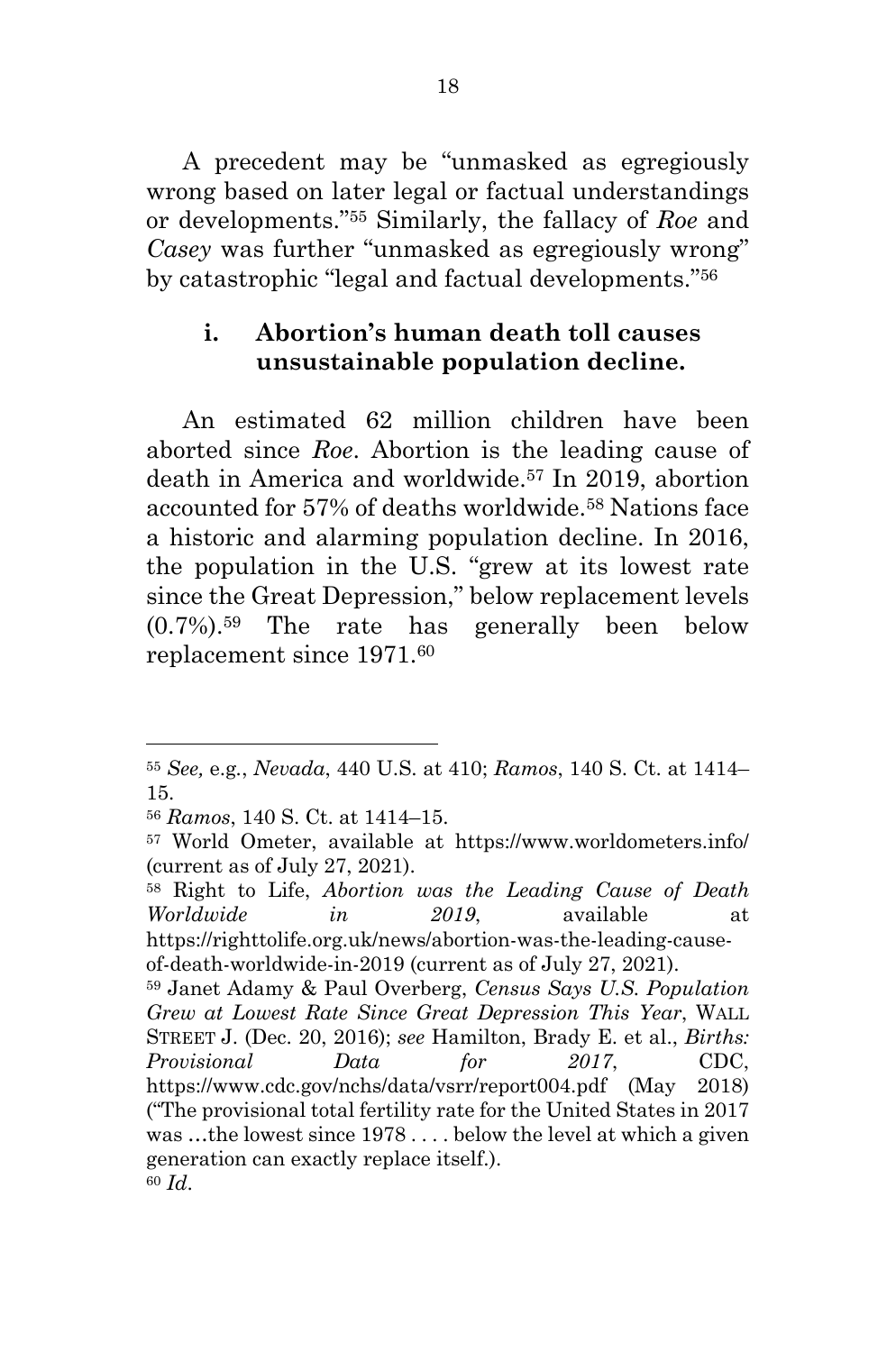# **ii. Abortion continues to fulfill eugenicists' goals by eliminating disproportional amounts of minority populations.**

Nearly half of the African American population is missing due to abortion, more than any other group in the country.61 Justice Thomas' devastating rendering of the history of eugenics and abortion aptly depicts abortion as a tool eugenicists utilized to extinguish minority populations whom they deemed "unfit".62 "Whereas Sanger believed that birth control could prevent 'unfit' people from reproducing, abortion can prevent them from being born in the first place. Many eugenicists, therefore, supported legalizing abortion, and abortion advocates including future Planned Parenthood President Alan Guttmacher— endorsed the use of abortion for eugenic reasons."63

The abortion industry continues to pillage and profit off of communities of color. In fact, 79% of Planned Parenthood's surgical abortion facilities are located within walking distance to communities of

<sup>61</sup> Congressional Policy Report, *The Effects of Abortion on the Black Community*, available at https://docs.house.gov/meetings/JU/JU10/20171101/106562/HH RG-115-JU10-Wstate-ParkerS-20171101-SD001.pdf; Nelson, Dean, *Why Black Leaders are Demanding Planned Parenthood Publicly Disavow its Founder*, available at https://townhall.com/columnists/revdeannelson/2020/09/19/whyblack-leaders-are-demanding-planned-parenthood-publiclydisavow-its-founder-n2576405 (2020).

<sup>62</sup> *Box v. Planned Parenthood of Indiana & Kentucky, Inc.*, 139 S. Ct. 1780, 1783 (2019).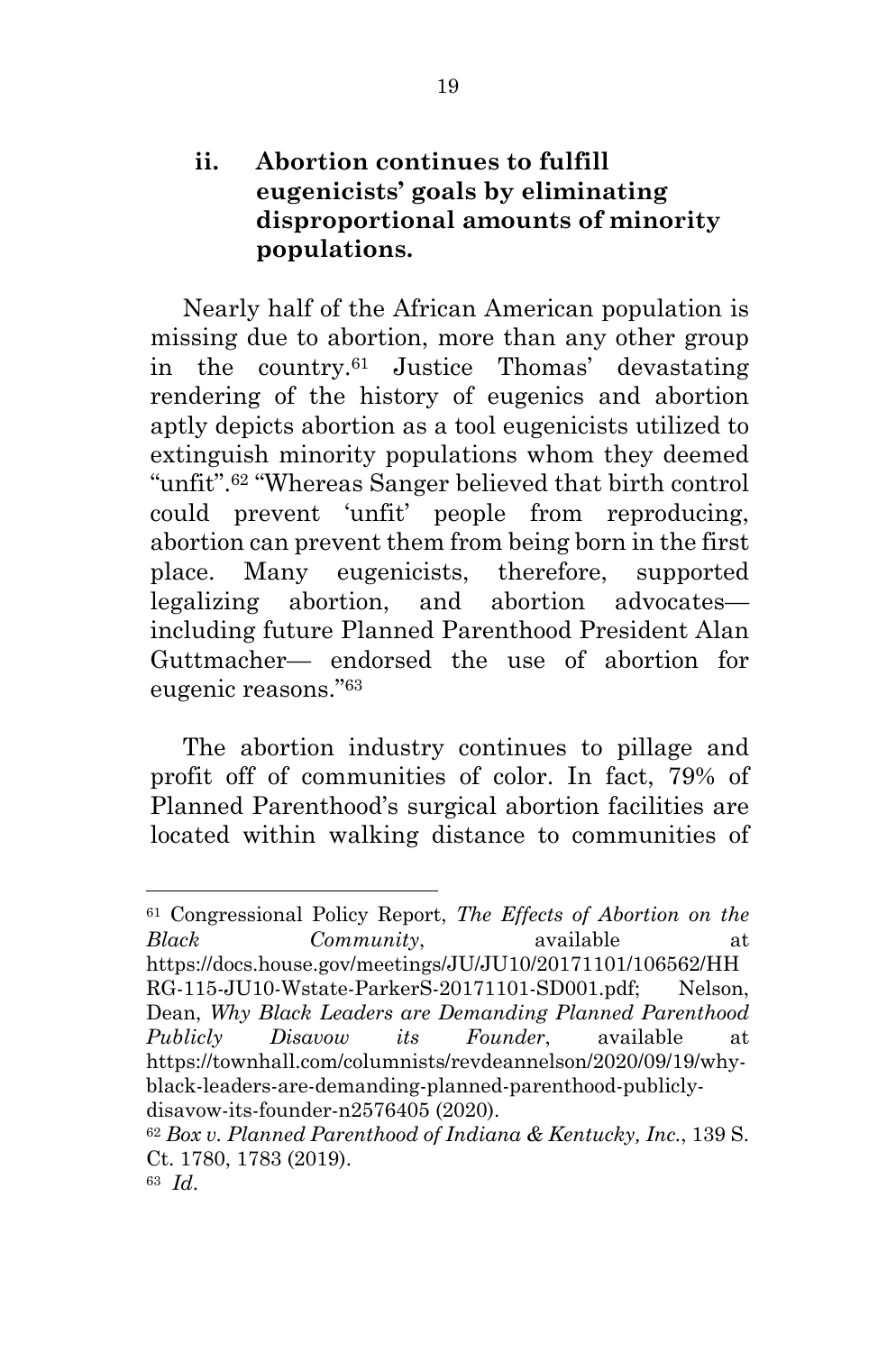color.64 By ratio, 474 Black preborn lives are terminated in the womb for every 1000 live births.65 Since 1973, 19 million Black babies have been killed by abortion.66 These startling statistics expose the vulnerability of minority populations, but no minority life is as vulnerable as the life of an unborn child.

#### **iii. Abortion is fraught with abuse by criminal actors.**

Further, abortion is fraught with abuse by criminal actors. The human trafficking industry requires abortion to carry out its horrific activities and hold hundreds of thousands of victims enslaved and working.67 Women report being coerced through emotional and physical duress to have abortions 64% of the time  $68$ 

Another undesirable consequence of this Court's abortion doctrine is the negative impact on women's physical security in childbearing. Pregnant women experience an increased rate of assault and battery from unmarried partners.69 Women who pursue

<sup>64</sup>Congressional Findings, available at https://docs.house.gov/meetings/JU/JU10/20171101/106562/HH RG-115-JU10-Wstate-ParkerS-20171101-SD001.pdf (current as of July 27, 2021).

<sup>65</sup> *Id*. 66 *Id*.

<sup>67</sup> Laura J. Lederer and Christopher A. Wetzel, *The Health Consequences of Sex Trafficking and Their Implications for Identifying Victims in Healthcare Facilities*, 23 THE ANNALS OF HEALTH LAW 1 (2014).

<sup>68</sup> The Elliot Institute, *Forced Abortion in America* (2014).

<sup>69</sup> Clarke D. Forsythe & Stephen B. Presser, *The Tragic Failure of Roe v. Wade: Why Abortion Should Be Returned to the States*, 10 TEX. REV. L. & POL'Y at 100 (2005).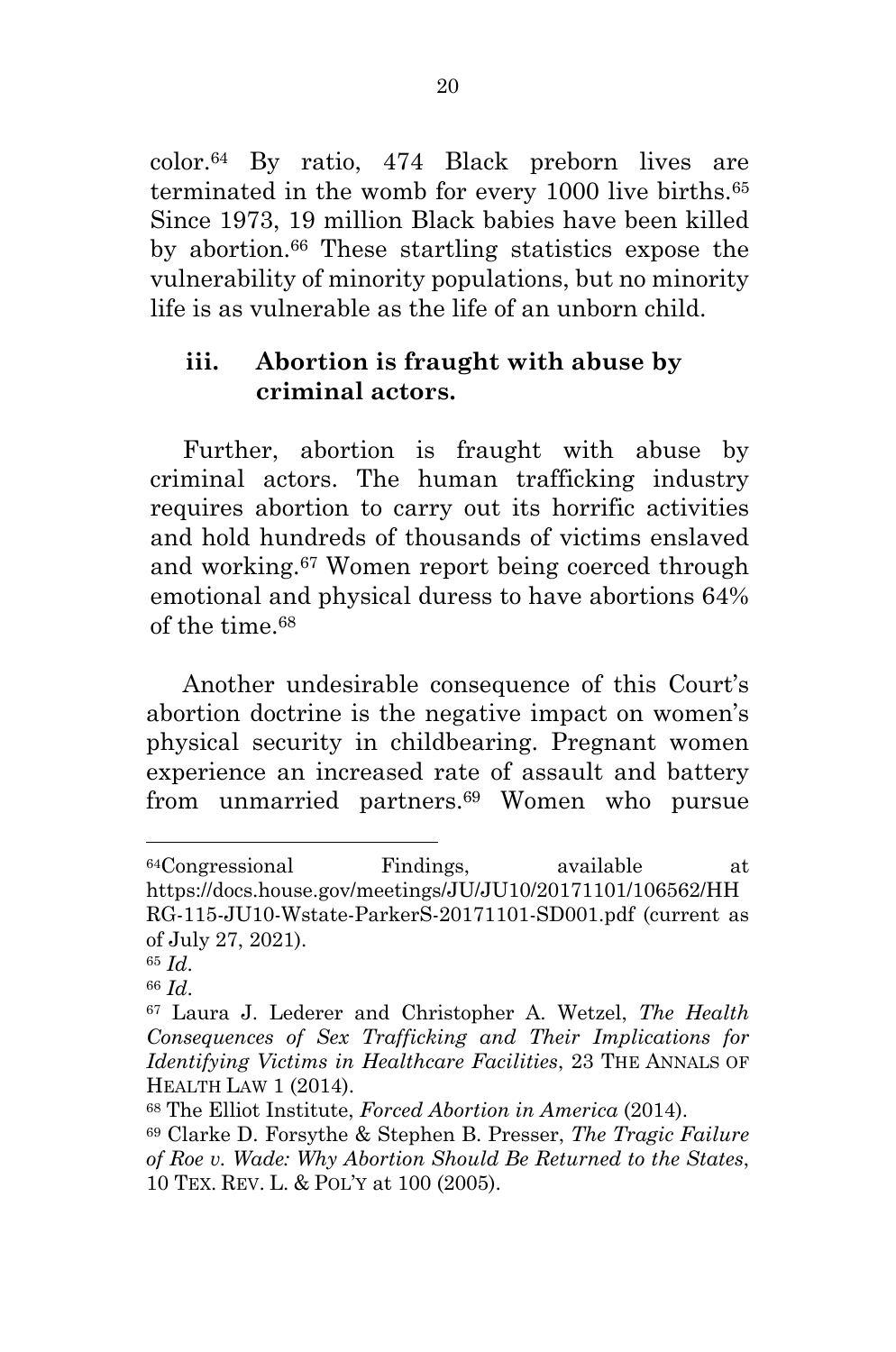surrogacy have been subjected to contracts that require them to abort and, or to demands to abort.<sup>70</sup> A growing body of international medical data from dozens of countries established long-term risks to women from abortion<sup>71</sup>

# **iv. The unregulated abortion industry benefits from exemptions not provided to others, leading to continual scandal, malpractice and abuse.**

*Roe* incorrectly centered on the assumption that legalizing abortion would end "back alley"72 abortions. But no evidence indicates that thousands of women died every year in the United States from illegal abortion in the years preceding the Supreme Court's decision. Pro-abortionists continue to "peddle statistics based on data that predates the advent of antibiotics" regarding allegations that undoing *Roe* would result in increased "back alley" abortions. These statistics were widely discredited in 1969 by a

<sup>70</sup> *See, e.g.*, *Cook v. Harding*, 190 F. Supp. 3d 921 (C.D. Cal. 2016) (donor father requested surrogate mother "reduce the pregnancy by one fetus, citing their surrogacy agreement's 'Selective Reduction' clause'"), aff'd *Cook v. Harding*, 879 F.3d 1035 (9th Cir. 2018).

<sup>71</sup> *See, e.g.*, Bachiochi, Erika, *The Cost of "Choice": Women Evaluate the Impact of Abortion*, 63–102 (2004); Forsythe, Clarke D., *The Medical Assumption at the Foundation of Roe v. Wade and Its Implications for Women's Health*, 71 WASH. & LEE L. REV. 827, 852–69 (2014) (citing dozens of international, peer-reviewed medical studies finding increased medical risks after abortion).

<sup>72</sup> Beck, Randy, *Prioritizing Abortion Access over Abortion Safety in Pennsylvania*, 8 U. ST. THOMAS J.L. & PUB. POL'Y 33, 40–41 (2013).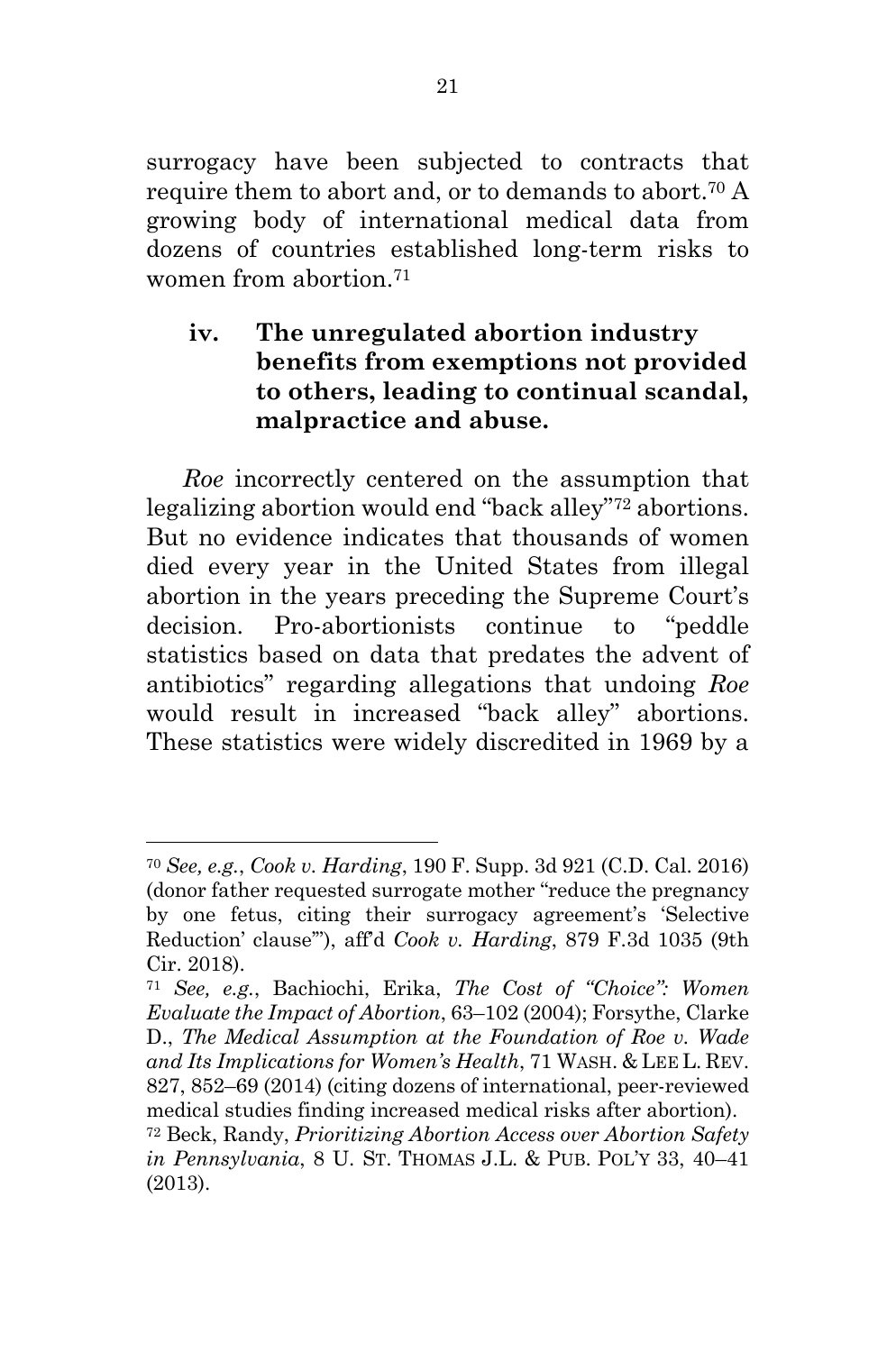statistician celebrated by Planned Parenthood. <sup>73</sup> There is no reason for this Court to erroneously continue to rely on disproven arguments.

*Roe* and *Casey* intended abortion to be governed as "a medical procedure . . . by the same rules as apply to other medical procedures. . . with reasonable medical safeguards."74 But repeated and continuing scandals involving clinics and providers contradict that assumption.75 227 abortion providers in 32 states were cited for more than 1,400 health and safety deficiencies between 2008 and 2016.76 The wildly profitable abortion industry continues to take advantage of a largely unregulated field, even benefiting in the courts from exemptions others do not enjoy.<sup>77</sup>

<sup>73</sup> Kessler, Glenn, *Planned Parenthood's False Stat: 'Thousands' of Women Died Every Year before Roe*, Washington Post, 29 May 2019, available at a state at a state at a state and a state at a state at a state at a state at a state at a state at a state at a state at a state at a state at a state at a state at a state at a state at a state at a st

www.washingtonpost.com/politics/2019/05/29/plannedparenthoods-false-stat-thousands-women-died-every-yearbefore-roe.

<sup>74</sup> *Id*. at 34 n.4.

<sup>75</sup> *Id*.; Clark D. Forsythe & Bradley N. Kehr, *A Road Map Through the Supreme Court's Back Alley*, 57 VILL. L. REV. 45, 65– 70 (2012); Americans United For Life, *Unsafe: How the Public Health Crisis in America's Abortion Clinics Endangers Women* (2016), available at www.unsafereport.org (current as of July 27, 2021).

<sup>76</sup> *Id*. 77 Washington Examiner, *Judges Show Their Concern for Women by Letting Abortionists Operate Unregulated and Unlicensed*, (11 June 2019).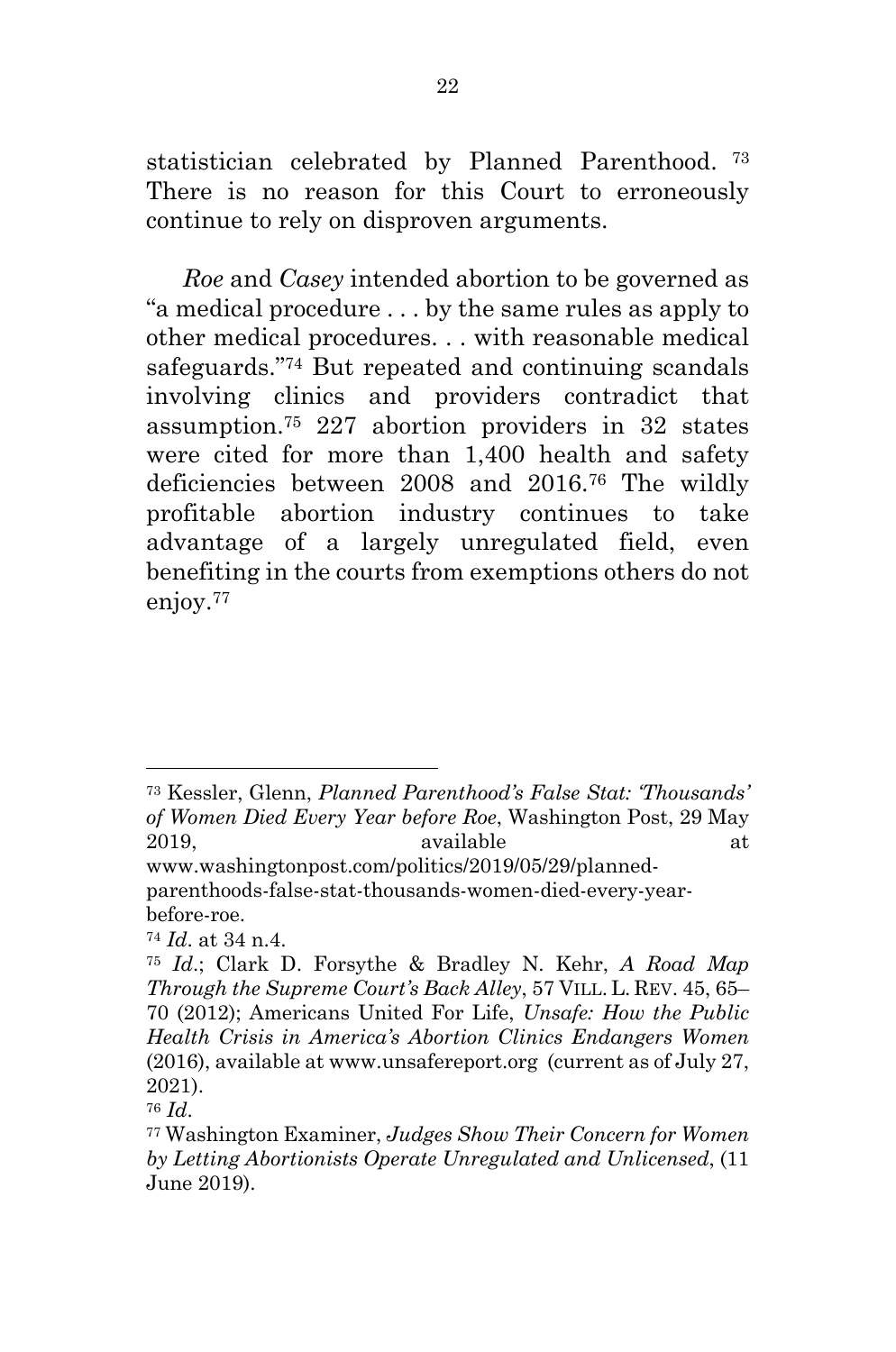### **v. Abortion commodifies humans pregnant mothers and their unborn children.**

The magnitude of the consequences initiated by *Roe* and *Casey* also include increased infanticide78, fetal experimentation79, the creation of commercial interest in fetal tissue from abortions<sup>80</sup>, and human tissue trafficking81. Abortion has been largely rejected in American society and medicine.<sup>82</sup>

Abortion commodifies humanity—the unborn and their mothers.

<sup>78</sup> See Forsythe, *supra*, *The Tragic Failure of Roe v. Wade: Why Abortion Should Be Returned to the States*, 10 TEX. REV.L. & POL. at 85.

<sup>79</sup> The Center for Medical Progress, *Fetal Experimentation at the University of Pittsburgh and Planned Parenthood*, available at www.centerformedicalprogress.org/human-capital/fetal-

experimentation-at-the-university-of-pittsburgh-and-plannedparenthood (current as of July 27, 2021).

<sup>80</sup> Gonzalez, Jose L., *The Legitimization of Fetal Tissue Transplantation Research Under Roe v. Wade*, 34 CREIGHTON L. REV. 895 (2001); Reback, Gary L., *Fetal Experimentation: Moral, Legal and Medical Implications*, 26 STAN. L. REV. 1191 (1974).

<sup>81</sup> The Center for Medical Progress, *Fetal Trafficking Under Oath*, available at www.centerformedicalprogress.org/fetaltrafficking-under-oath (current as of July 27, 2021).

<sup>82</sup> Smolin, David M., *Cultural and Technological Obstacles to the Mainstreaming of Abortion*, 13 ST. LOUIS U. PUB. L. REV. 261 (1993).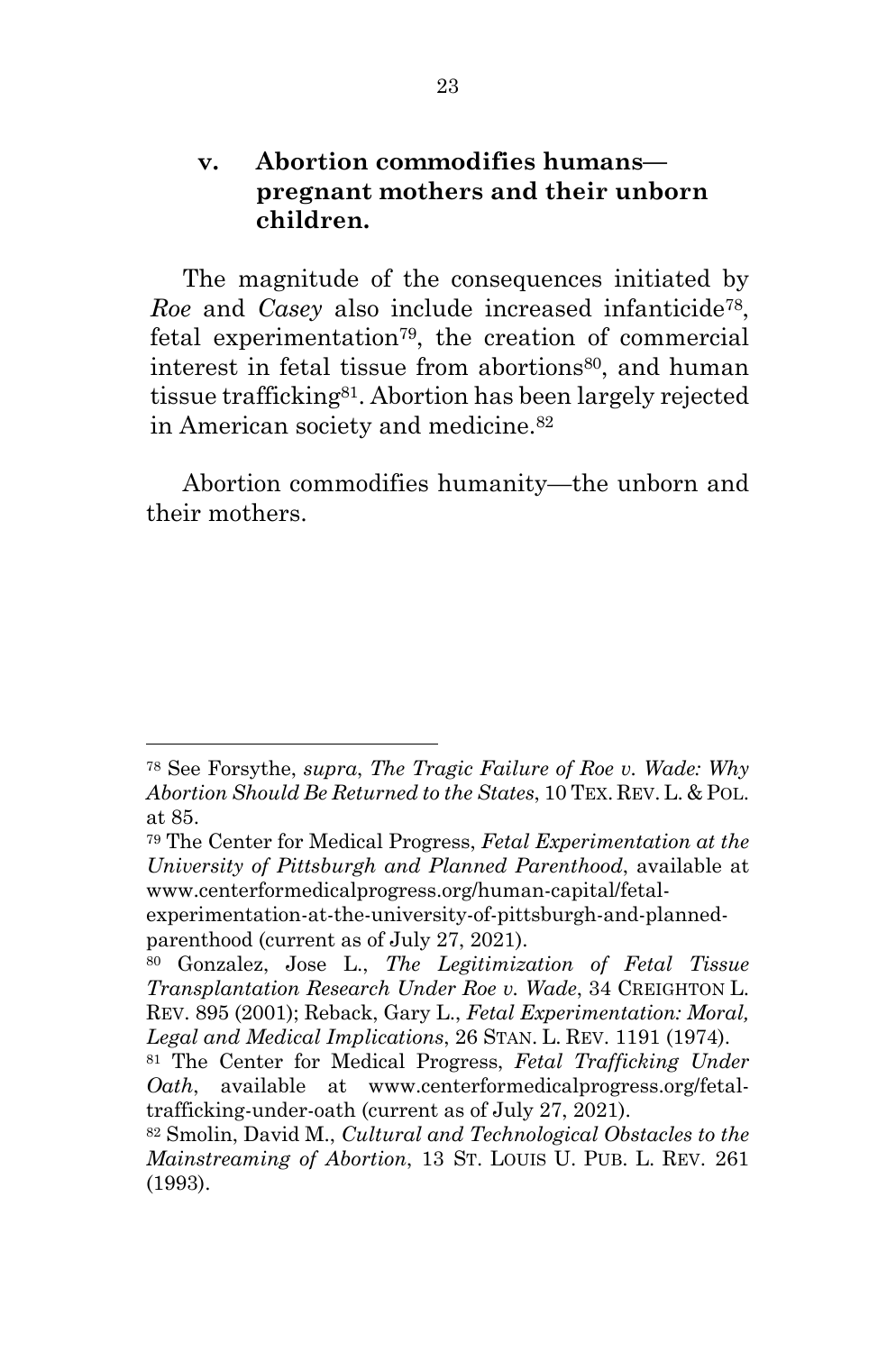# **vi. Continued fidelity to** *Roe* **and** *Casey* **is extraordinarily disruptive to a functioning and healthy society.**

*Roe* was the catalyst for these unanticipated and undesirable consequences over the past 48 years. Before *Roe* nearly 36 states or territories restricted abortion. By preempting these regulations, *Roe* created a societal experiment where unfettered abortion became widespread and states were required to rebuild abortion frameworks from the beginning. If there was any doubt, these societal developments unmasked the grievous mistake the *Roe*/*Casey* framework present.

Legal developments followed suit. While these vast evolutions occur, the state's compelling interest in regulating abortion exponentially increases. In context, Mississippi has endless compelling interests in regulating pre-viability abortion that it was unaware of when *Roe* and *Casey* were rendered.

As this Court considers "whether to reexamine a prior erroneous holding," it "must balance the importance of having constitutional questions *decided* against the importance of having them *decided right*."83 This necessitates a "sober appraisal of the disadvantages of the innovation as well as those of the questioned case, a weighing of practical effects of one against the other."1 "In conducting this balancing, *stare decisis* is not an end in itself…Its greatest purpose is to serve a constitutional ideal—the rule of law."1

<sup>83</sup> *Citizens United*, 558 U.S. at 378.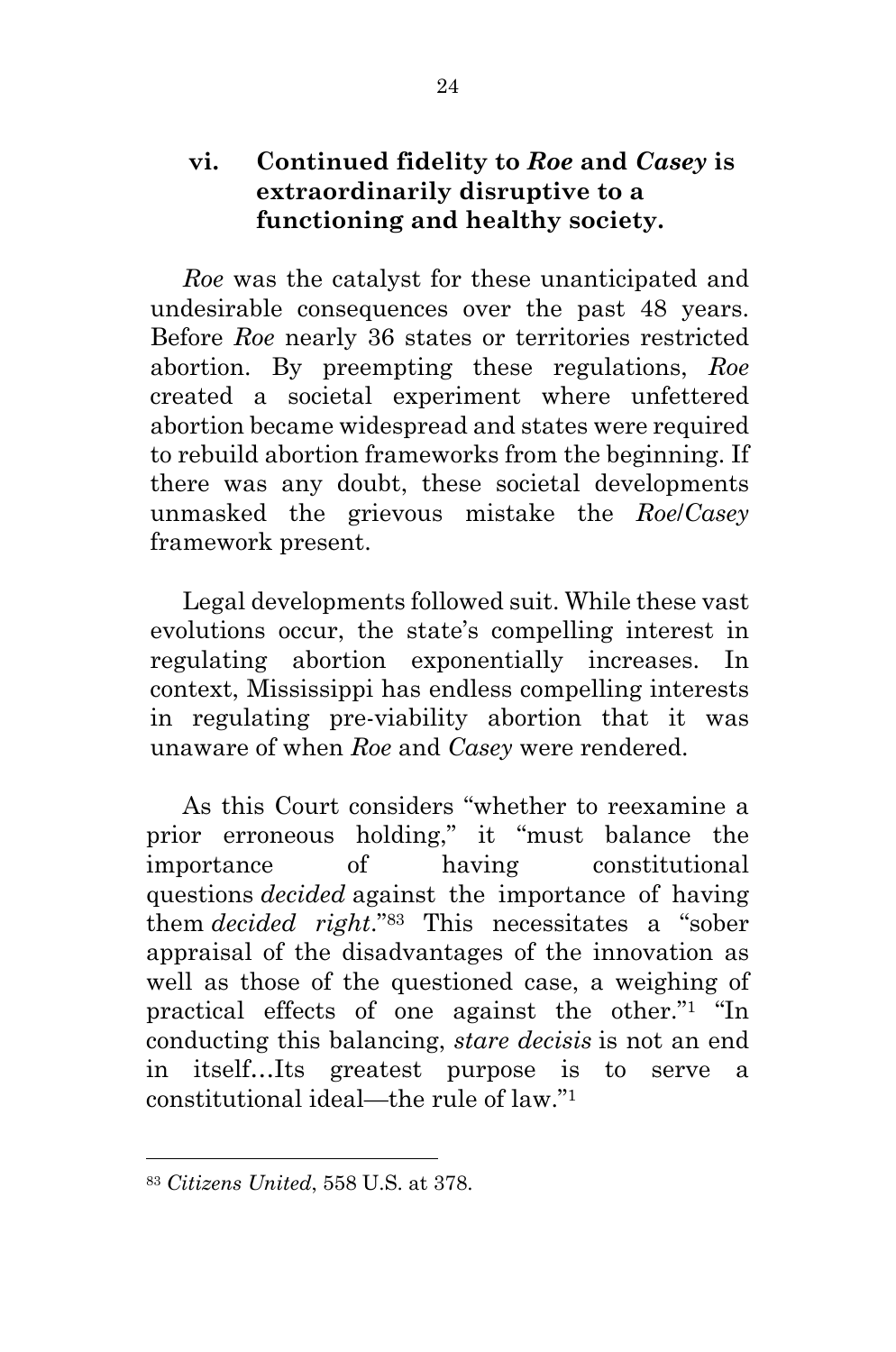Abortion erodes the conscience of the American people and the fabric of our society.

Continued fidelity to *Roe* and *Casey* is extraordinarily disruptive to a functioning and healthy society. The Court must consider the breadth of unanticipated disadvantages flowing from its abortion regime and "[a]brogate these errant precedents, rather than reaffirm[] or extend" them to "curtail [their] disruptive effects" and damaging, undesirable consequences.<sup>84</sup>

### **C. Purported reliance interests on abortion are unnecessary.**

It should be obvious. Ending an innocent human life is not justified by convenience, bodily autonomy or purported reliance interests. Second, in light of the considerable damage abortion wreaks on society, as outlined above, any reliance interests are far outweighed by *Roe* and *Casey*'s undesirable consequences.85

*Amici* adamantly reject any pretense that women must rely on abortion to further their circumstances or life. *Amici* advocate on behalf of capable, intelligent, skilled and strong women facing unexpected pregnancies every day. But what is unexpected is not therefore unwelcome or even necessarily surprising and can lead to great joy with the kind of effort that life requires.

<sup>84</sup> *Id*. 85 *See Arizona v. Gant*, 556 U.S. 332, 349; *Janus*, 138 S.Ct. at 2484.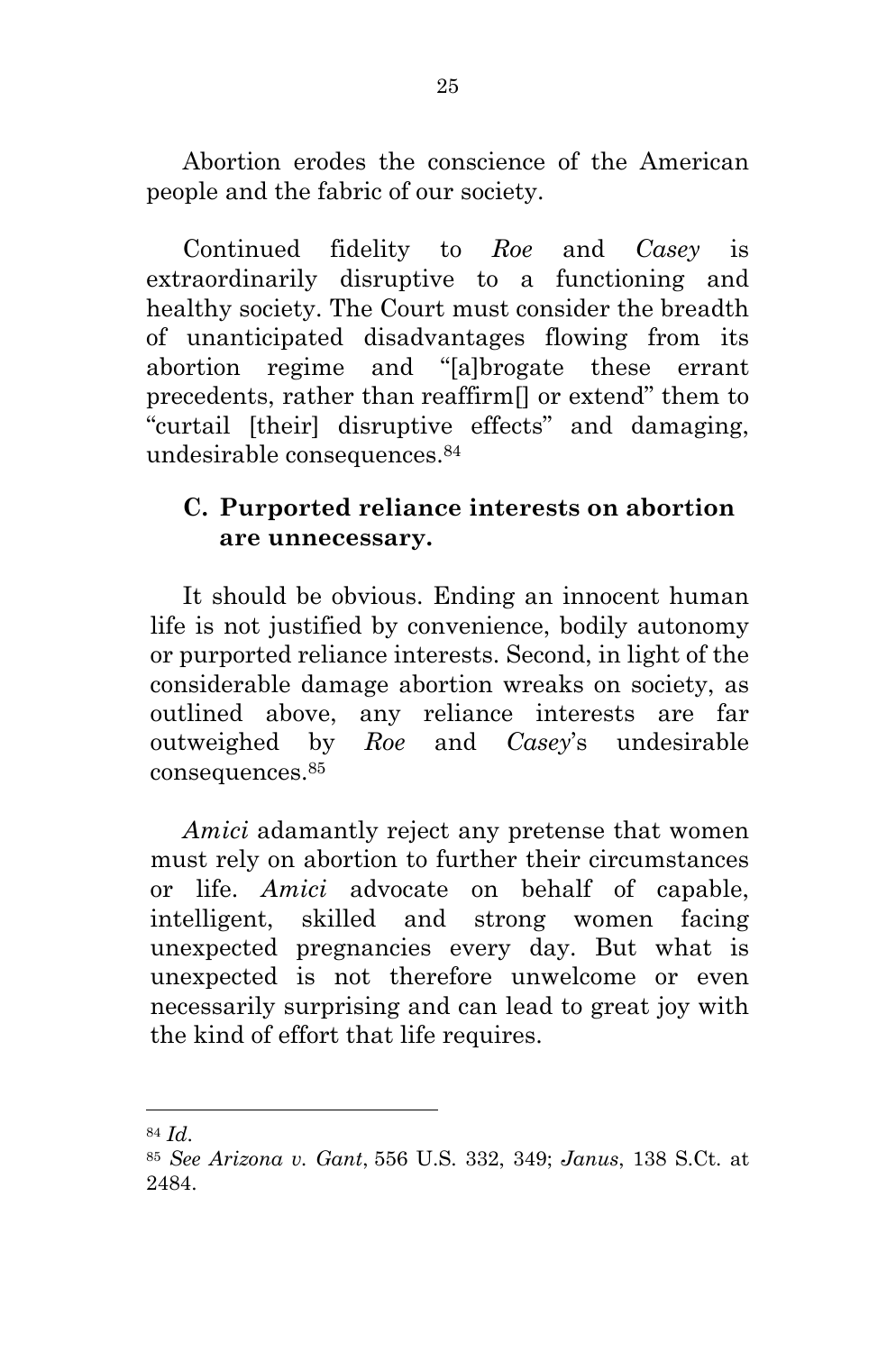Regardless of the sometimes considerable challenges they face, they are able. Able to parent, able to work, able to succeed, able to obtain medical care, able to create incredible lives for themselves and their children. We are women. We believe in women. We serve women. We advocate for women.

Culture has shifted since *Roe* was rendered. To acquiesce that abortion is necessary for women is to ignore 50 years of societal progress. Options for women are more diverse than ever. In 2019 alone, 2,700 pregnancy resource centers across the country, outnumbering abortion clinics 20 to 1, provided nearly \$270 million dollars in assistance to 2 million people nationwide.86

Pregnant women considering abortion do not want to rely on abortion. 76% of pregnant women seeking abortion report they would choose to parent if their life circumstances were different.87 Abortion is predominantly driven by socioeconomic concerns preexisting pregnancy. Alternatively, women equipped with resources often decide to parent their children. Thousands of organizations assist and support pregnant women in need, the majority of whom would prefer to raise their child. Abortion is neither necessary for nor desired by pregnant women.

<sup>86</sup> Charlotte Lozier Institute, *Pro-Life Pregnancy Centers Served 2 Million People with Essential Medical, Education and Support Services in 2019*, available at https://lozierinstitute.org/pro-lifepregnancy-centers-served-2-million-people-with-essentialmedical-education-and-support-services-in-2019/ (current as of July 27, 2021).

<sup>87</sup> Anderson, Ericka, *Greater Level of Desperation: As COVID-19 Rages, Pregnancy Centers See Surge in Demand*, USA Today.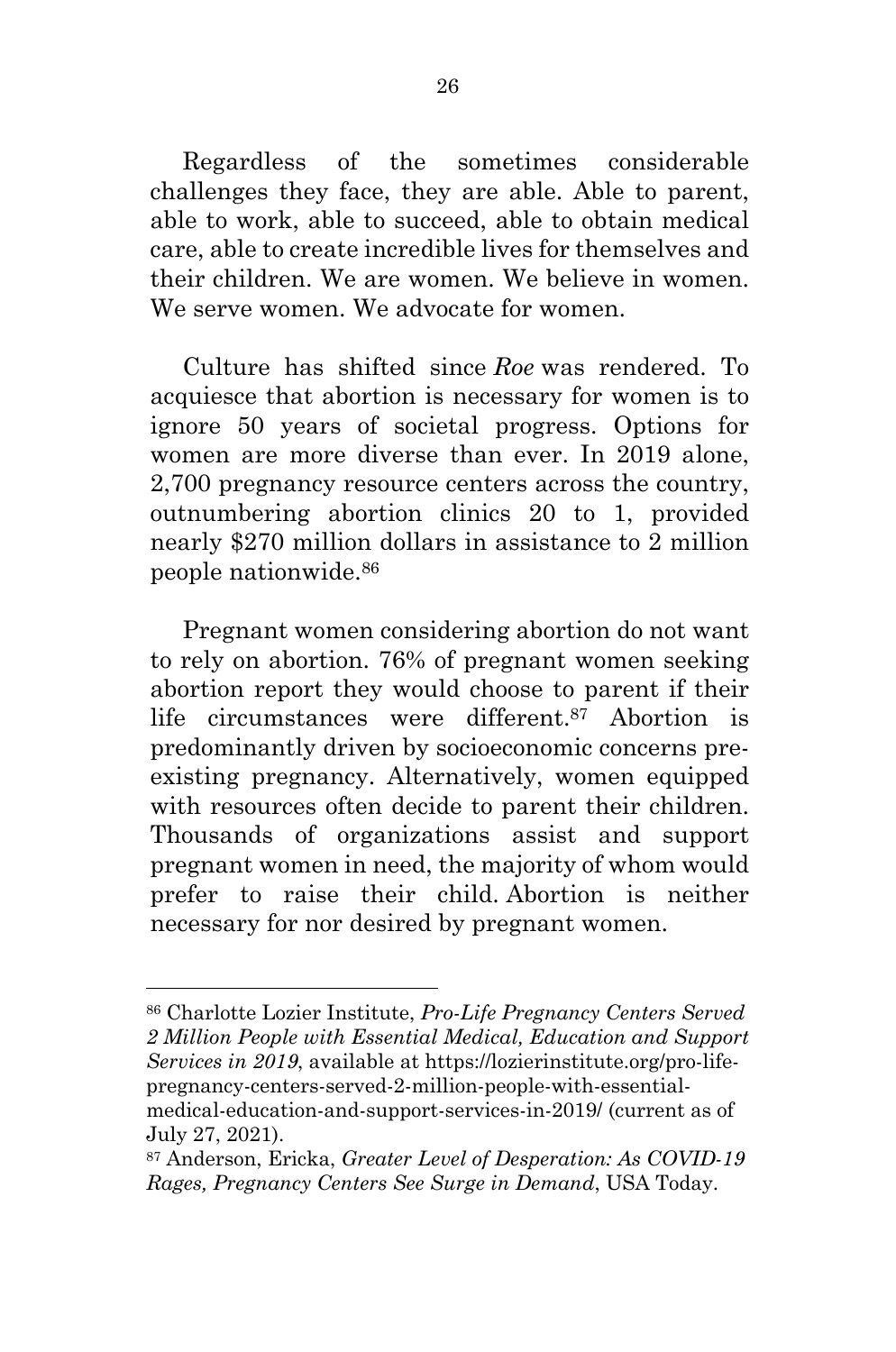The abortion rate fell to its lowest level since *Roe*88*,* indicating abortion is less relied on now than the *Casey* Court assumed.

Assuming, *arguendo*, this Court determines valid reliance interests in unregulated pre-viability abortion exists, returning abortion regulation to the states would leave these reliance interests largely unimpacted. States allowing unfettered abortion, ondemand, through the third trimester would be free to continue to do so after a *Roe*/*Casey* reversal. Likewise, states regulating abortion in some capacity after viability would be unimpacted. The only purported reliance interest that would be affected by reversing *Roe* and *Casey* would be in states aiming to regulate pre-viability abortion.

Similar to labor contracts negotiated under *Abood*, reliance on *Roe* and *Casey* is unique in that it cannot be planned for and pregnancy lasts a temporal duration 89

Practically, women in states that will ultimately regulate pre-viability abortion will be placed on notice for years in advance, the time it will take states to enact or enforce said regulations.<sup>90</sup> In other words, women will be on notice to take precautions from becoming pregnant, will be able to find one of the numerable alternatives to abortion available should

<sup>88</sup> The CDC Report, *supra*, 2018; Rachel K. Jones & Jenna Jerman, *Abortion Incidence and Service Availability in the United States*, 49 PERSP. ON SEX. & REPROD. HEALTH 17, 20 (2017) ("This is the lowest rate since abortion was legalized nationally in 1973.").

<sup>89</sup> *Id*. at 1439.

<sup>90</sup> *See Id*.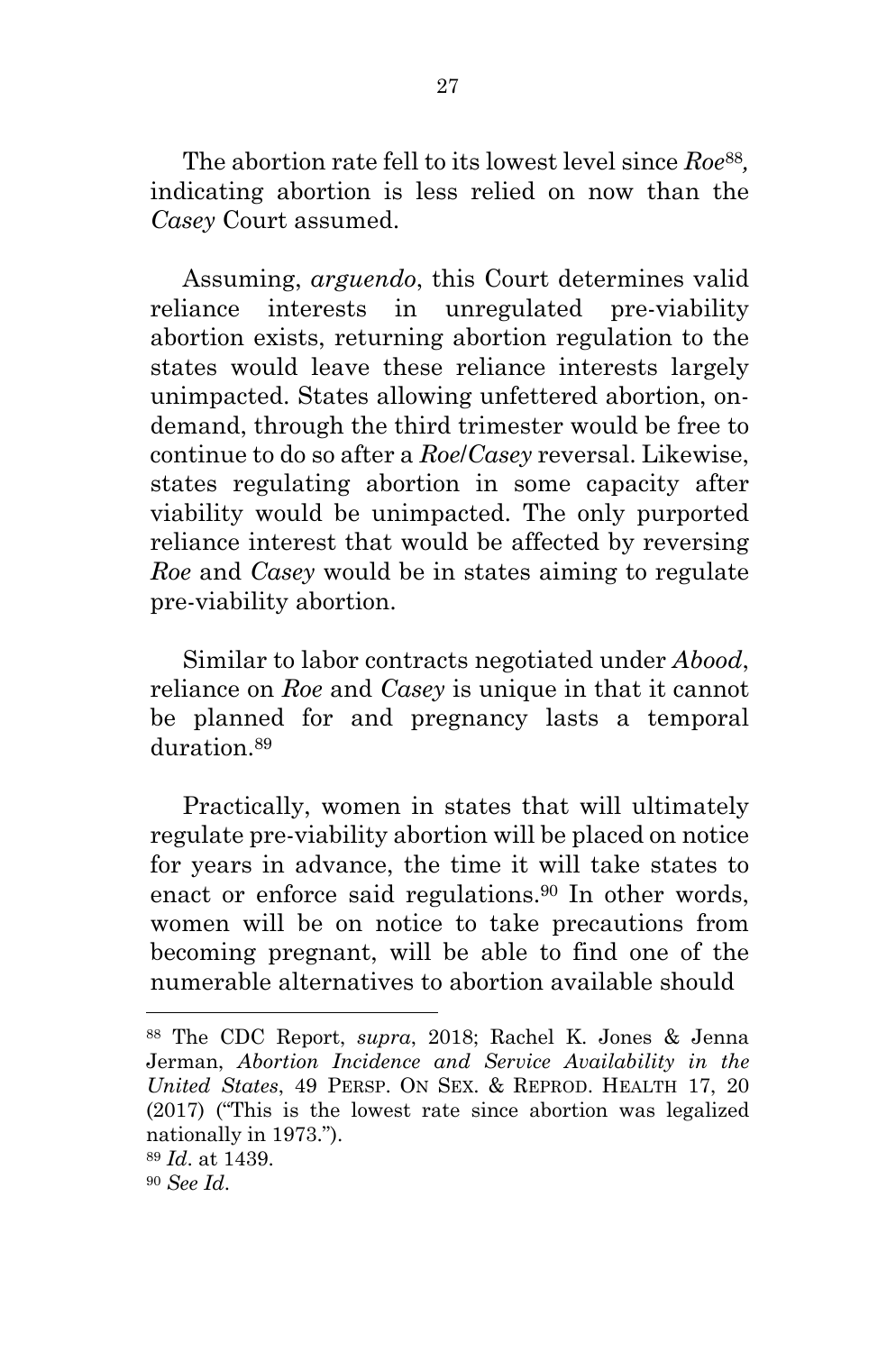they become pregnant, or would be able to travel to neighboring states to obtain an abortion.

The Court "must weigh these disadvantages against" the considerable damage caused by continued adherence to these erroneous precedents.91 In fact, repudiation of *Roe* and *Casey* would enable states to finally regulate the abortion industry in a meaningful way, freeing millions of women from abuse and coercion and freeing the unborn from death.

## **IV. Conclusion**

Society now understands the catastrophic impact that flows from the Court's abortion regime and the undesirable consequences it wrought. Consequences are so vast and expansive that few societal evils compare. "It follows that in the unusual circumstance when fidelity to any particular precedent does more to damage this constitutional ideal than to advance it, this Court should depart from that precedent."92 For this reason, the Court has a grave responsibility to reconsider its abortion precedents here.

As Justice Thomas noted in his *June Medical*  dissent that "the Court perpetuates its ill-founded abortion jurisprudence …the right to abortion out of whole cloth, without a shred of support from the Constitution's text. Our abortion precedents are grievously wrong and should be overruled."93

<sup>91</sup> *Janus*, 138 S. Ct. at 2486.

<sup>92</sup> *Citizens United*, 558 U.S. at 378.

<sup>93</sup> *June Med. Servs*, 140 S. Ct. at 2142.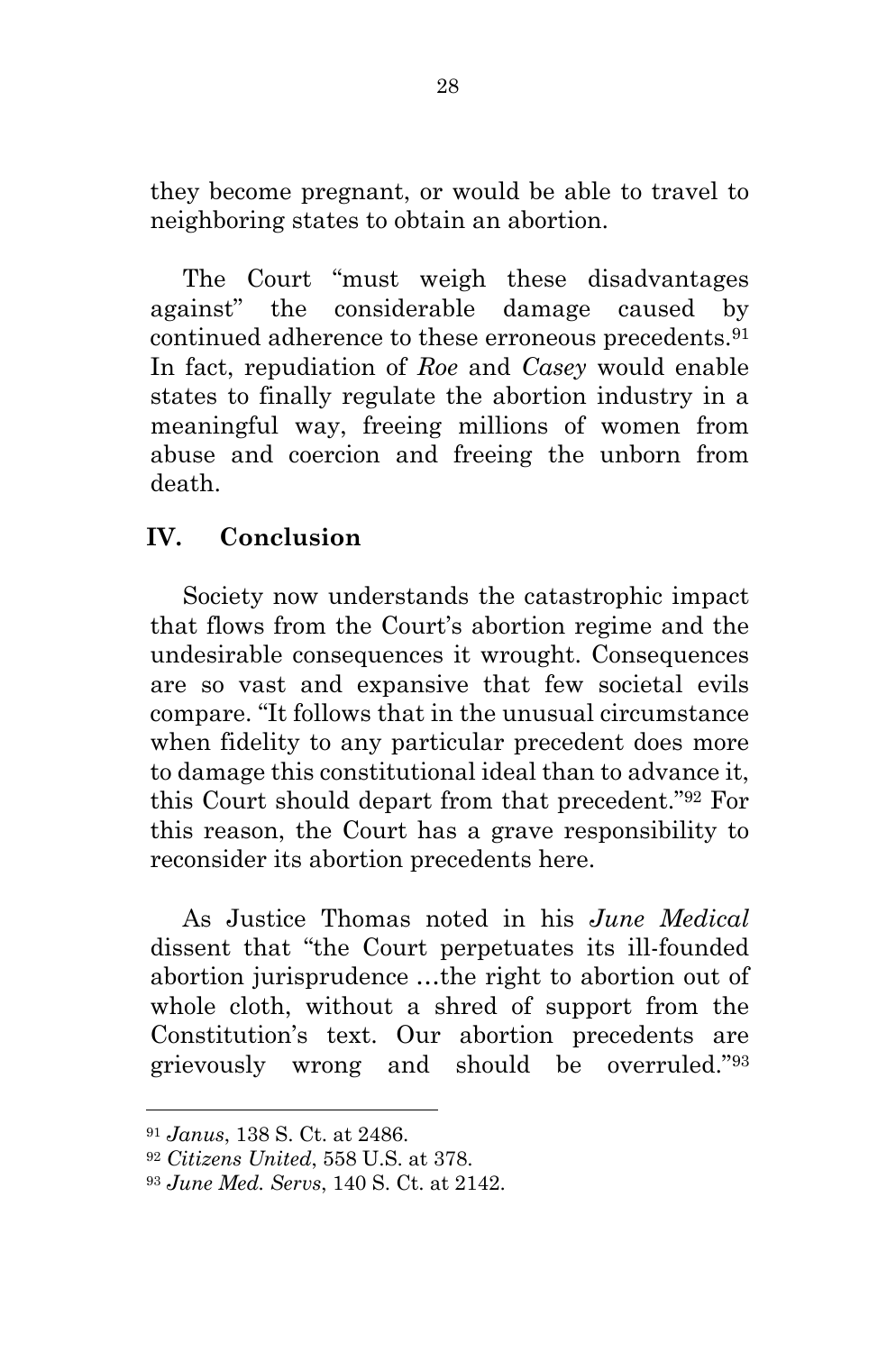Mississippi is well within its constitutional bounds to defend the rights of the unborn.<sup>94</sup> Scientific, factual, and legal developments since *Roe* and *Casey* require it.95

<sup>95</sup> *Id*. ("Moreover, the fact that no five Justices can agree on the proper interpretation of our precedents today evinces that our abortion jurisprudence remains in a state of utter entropy. Since the Court decided *Roe*, Members of this Court have decried the unworkability of our abortion case law and repeatedly called for course corrections of varying degrees. *See, e.g.*, 410 U.S. at 171– 178, 93 S.Ct. 705 (Rehnquist, J., dissenting); *Doe v. Bolton*, 410 U.S. 179, 221–223 (1973) (White, J., dissenting); *Akron v. Akron Center for Reproductive Health, Inc.*, 462 U.S. 416, 452–466 (1983) (O'Connor, J., dissenting); *Thornburgh v. American College of Obstetricians and Gynecologists*, 476 U.S. 747, 785– 797(1986) (White, J., dissenting); *Webster v. Reproductive Health Services*, 492 U.S. 490, 532–537 (1989) (Scalia, J., concurring in part and concurring in judgment); *Casey*, 505 U.S. at 944–966, (Rehnquist, C. J., concurring in judgment in part and dissenting in part); *id*., at 979–1002 (Scalia, J., concurring in judgment in part and dissenting in part); *Stenberg*, 530 U.S. at 953–956 (Scalia, J., dissenting); *id*., at 980–983 (THOMAS, J., dissenting); *Whole Woman's Health*, 136 S.Ct., at (Thomas, J., dissenting) (slip op., at 5–11) ("In *Casey*, the majority claimed to clarify this 'jurisprudence of doubt,' but our decisions in the decades since then have only demonstrated the folly of that assertion, *see Stenberg*, 530 U.S. at 953–956") (Scalia, J., dissenting); *id*., at 960–979 (Kennedy, J., dissenting); *Whole Woman's Health*, supra, 136 S.Ct. 2292 (THOMAS, J., dissenting) (slip op., at 5–11) (They serve as further evidence that this Court's abortion jurisprudence has failed to deliver the ""principled and intelligible'" development of the law that stare decisis purports to secure. Ante, at 2134")(opinion of Roberts, C. J.) (quoting *Vasquez v. Hillery*, 474 U.S. 254, 265 (1986)).

<sup>94</sup> *Id*. ("The Constitution does not constrain the States' ability to regulate or even prohibit abortion.")(Thomas, J., concurring in part and concurring in judgment).